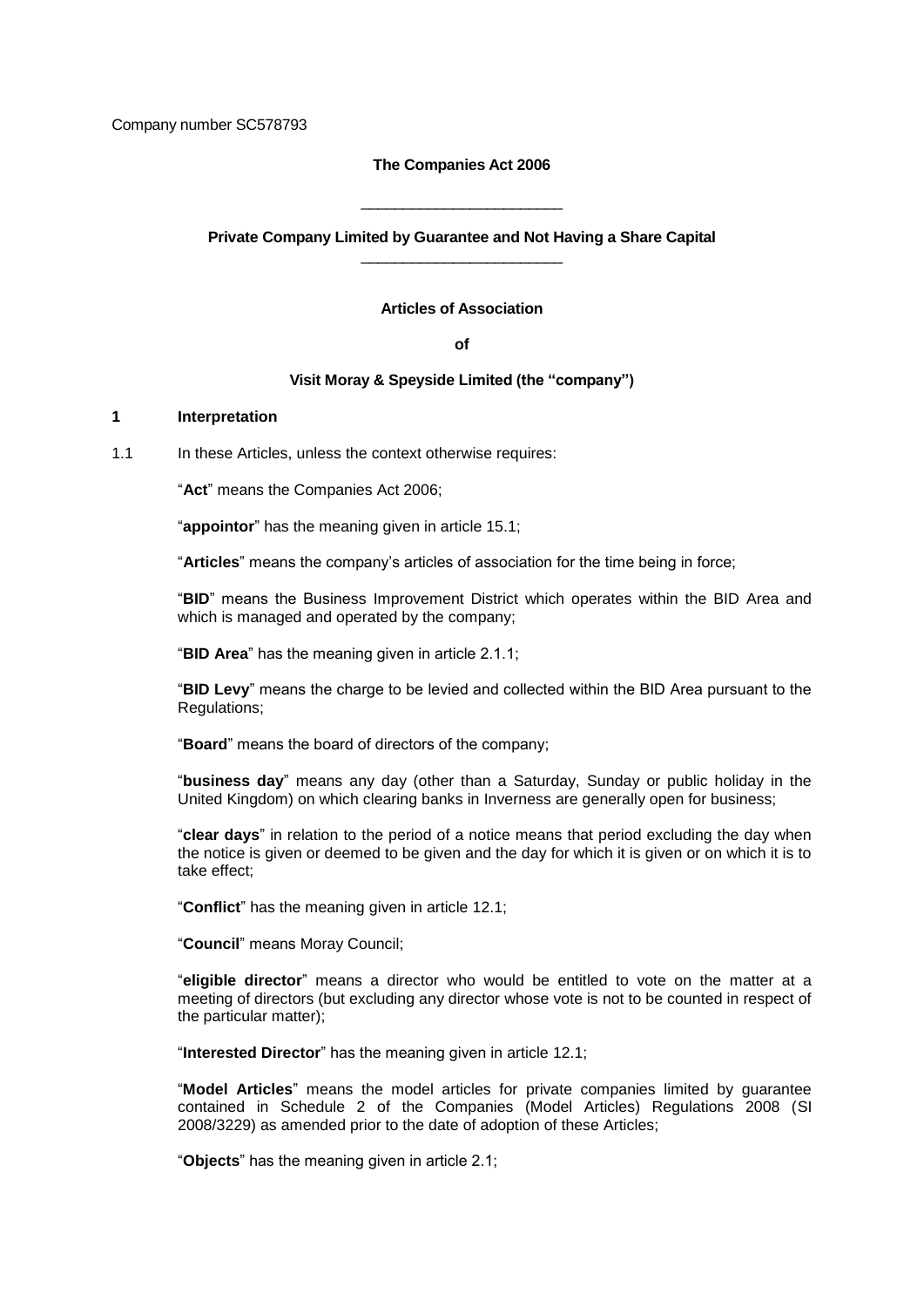"**Operating Agreement**" means the agreement between the Council and the company regarding the operation of the BID;

"**registered office**" means the registered office for the time being of the company;

"**Regulations**" means The Business Improvement Districts (Scotland) Regulations 2007 as amended by The Business Improvement Districts (Scotland) Amendment Regulations 2007 and The Business Improvement Districts (Scotland) Amendment Regulations 2008 and such other amendments made by The Scottish Ministers pursuant to Part 9 of the Planning etc. (Scotland) Act 2006 (as may be in force from time to time);

"**relevant loss**" has the meaning given in article 22.2.1; and

"**relevant officer**" means any director or other officer or former director or other officer of the company or an associated company (including any company which is a trustee of an occupational pension scheme (as defined by section 235(6) of the Act)), but excluding in each case any person engaged by the company (or associated company) as auditor (whether or not they are also a director or other officer), to the extent they act in their capacity as auditor).

- 1.2 Save as otherwise specifically provided in these Articles, words and expressions which have particular meanings in the Model Articles shall have the same meanings in these Articles, subject to which and unless the context otherwise requires, words and expressions which have particular meanings in the Act shall have the same meanings in these Articles.
- 1.3 Headings in these Articles are used for convenience only and shall not affect the construction or interpretation of these Articles.
- 1.4 A reference in these Articles to an "**article**" is a reference to the relevant article of these Articles unless expressly provided otherwise.
- 1.5 Unless expressly provided otherwise, a reference to a statute, statutory provision or subordinate legislation is a reference to it as it is in force from time to time, taking account of:
	- 1.5.1 any subordinate legislation from time to time made under it; and
	- 1.5.2 any amendment or re-enactment and includes any statute, statutory provision or subordinate legislation which it amends or re-enacts.
- 1.6 Any phrase introduced by the terms "**including**", "**include**", "**in particular**" or any similar expression shall be construed as illustrative and shall not limit the sense of the words preceding those terms.
- 1.7 Words in the singular include the plural and in the plural include the singular.
- 1.8 A reference to any gender includes a reference to each of the other genders.
- 1.9 The Model Articles shall apply to the company, except in so far as they are modified or excluded by these Articles.

## **2 Objects and Powers**

- 2.1 The company's objects (the "**Objects**") are:
	- 2.1.1 to co-operate with the Council to promote the development of a business improvement district as provided by the Planning etc. (Scotland) Act 2006 for such part or parts of Moray Council Wards of Elgin, Forres, Findhorn & Kinloss, Dyke Landward, Finderne, Burghead & Cummingston, Hopeman & Covesea,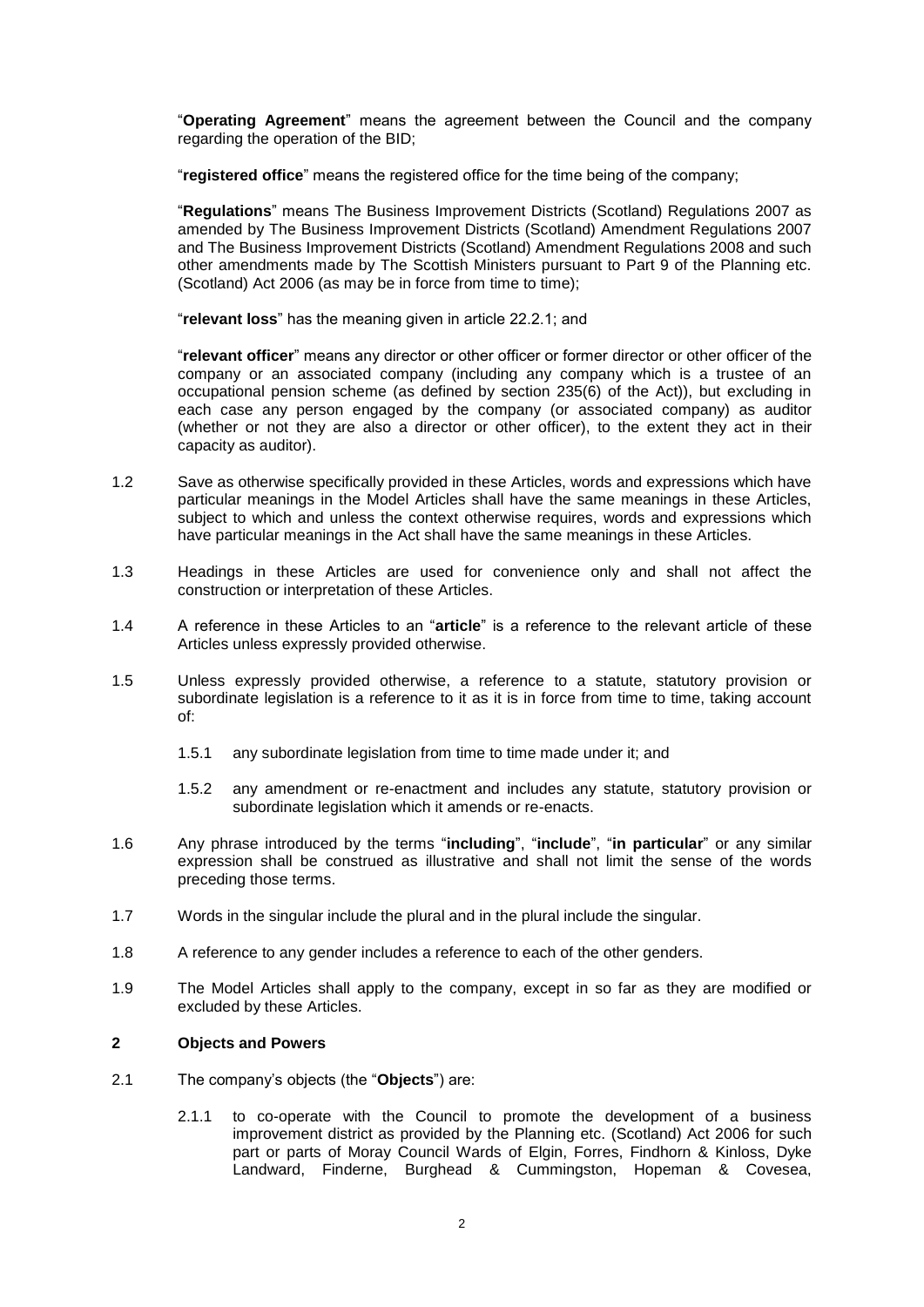Lossiemouth, Heldon & Laich, Innes, Buckie & District, Findochty & District, Portknockie, Cullen & Deskford, Lennox, Keith, Strathisla, Speyside, Dufftown & District and Glenlivet (the "**BID Area**"), excluding the area already included in the existing 'Embrace Elgin' city centre Business Improvement District as set out in the business plan put forward by the company to the Council;

- 2.1.2 to define and procure the delivery of tourism, leisure and business management activities to support the needs of businesses in the BID Area;
- 2.1.3 to promote the BID Area as a centre for cultural, entertainment, leisure and business tourism activities in the area of operation of the Council and to increase the number of visitors to the BID Area;
- 2.1.4 to strengthen the BID Area trading environment by:
	- 2.1.4.1 marketing and promoting Moray Speyside as one destination;
	- 2.1.4.2 attracting additional conference and business tourism all year round to the BID Area;
	- 2.1.4.3 promoting and supporting sustainable events and festivals in the BID Area;
	- 2.1.4.4 helping local businesses to grow by providing business development opportunities and working together with those interested in the economic development of the BID Area; and
	- 2.1.4.5 working to improve the tourism infrastructure of the BID Area;
- 2.1.5 to generally promote and improve the social, economic and environmental well being of the tourism industry within the BID Area;
- 2.1.6 to be engaged in the economic, environmental and social regeneration of the BID Area;
- 2.1.7 to be engaged in supporting the advancement of community development within the BID Area;
- 2.1.8 to meet such other objectives as may be required in accordance with legislation and which may be added from time to time following consultation with non-domestic rate payers or such rate payers and other eligible owners or tenants within the BID Area; and
- 2.1.9 to carry out any act which is within, conducive to or facilitated by the Planning etc. (Scotland) Act 2006 (as may be amended from time to time) or such regulations thereunder regulating the operation of Business Improvement Districts as may be prescribed, including, but not limited to, to receive the BID Levy from non-domestic rate payers or such rate payers and other eligible owners or tenants within the BID Area and to enter into such agreements as maybe necessary with the Council, or any other party, for the collection of the BID Levy and to authorise enforcement and recovery on behalf of the company of any BID Levy due, owing or otherwise unpaid.
- 2.2 In furtherance of the foregoing Objects, but not further or otherwise, the company shall have the following powers:
	- 2.2.1 to carry out any act which is within, conducive to or facilitated by Part 9 of the Planning etc. (Scotland) Act 2006 (as may be amended from time to time) or the Regulations or such other regulations regulating the operation of Business Improvement Districts as may be prescribed;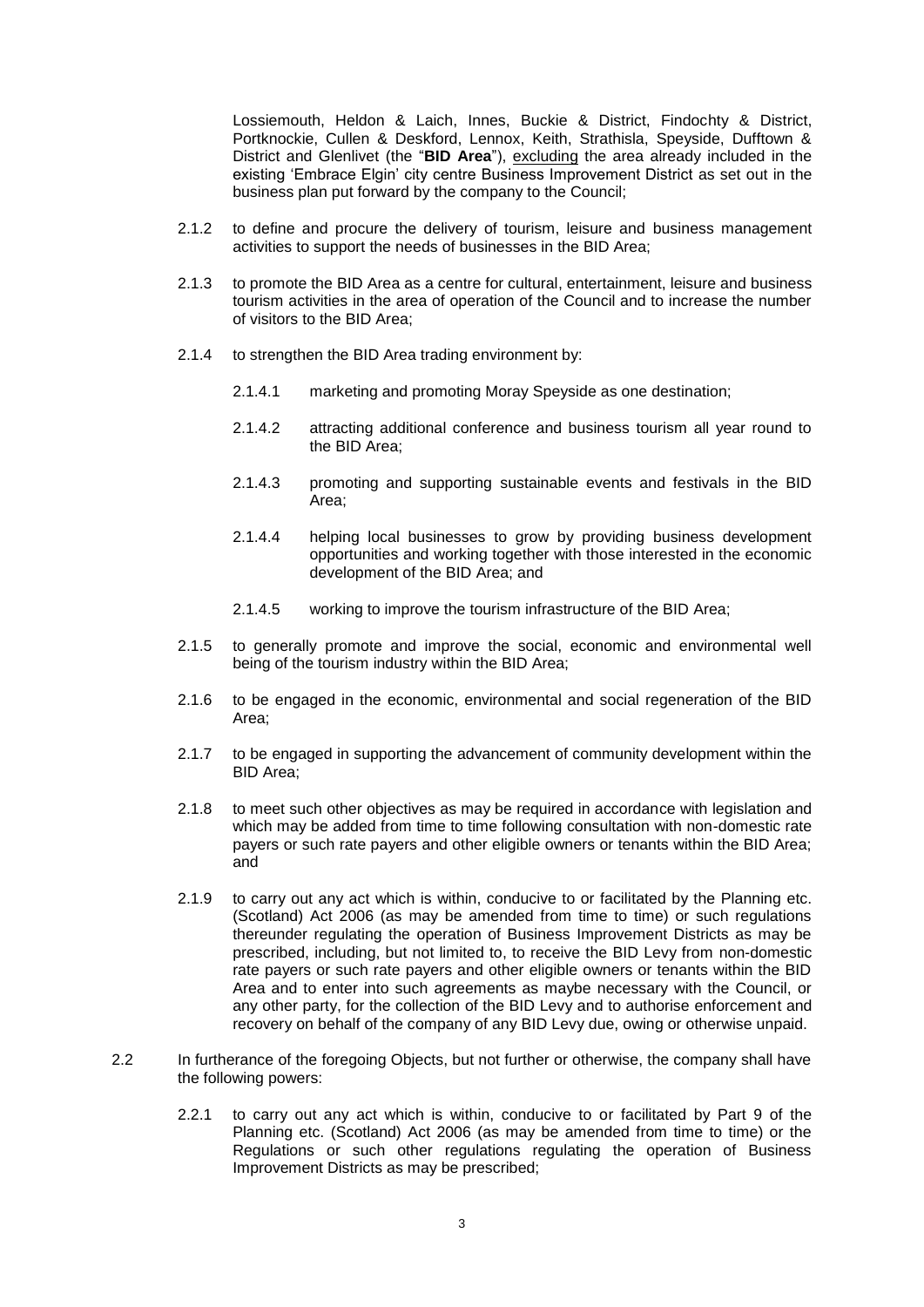- 2.2.2 to liaise with voluntary sector bodies, local authorities, Scottish Government or UK Government departments and agencies, and other bodies, all with a view to furthering the Objects;
- 2.2.3 to enter into any arrangement with any organisation, government or authority which may be advantageous for the purposes of the activities of the company, and to enter into any arrangement for co-operation or mutual assistance with any charity;
- 2.2.4 to engage with companies whose activities may further one or more of the above Objects, or may generate income to support the activities of the company;
- 2.2.5 to purchase, take on lease or in exchange, hire or otherwise acquire any heritable or moveable property and any rights or privileges which the company may think necessary or convenient for the furtherance of the Objects, and to construct, maintain and alter any buildings or erections necessary or convenient for the work of the company;
- 2.2.6 to improve, manage, develop, or otherwise deal with, all or any party of the property and rights of the company;
- 2.2.7 to sell, let, sub-let, lease, mortgage, dispose of or turn to account all or any of the property or assets of the company as may be thought expedient and to accept surrenders of leases and tenancies and to make allowances to and arrangements with tenants, as may be deemed expedient in the interests of the company;
- 2.2.8 to undertake and execute any charitable trusts which may lawfully be undertaken by the company, and to hold and administer any property or funds subject to any such trust;
- 2.2.9 subject to such consents as may be required by law, to borrow or raise money for the purposes of the company on such terms and on such security as may be thought fit;
- 2.2.10 to take such steps as may be deemed appropriate for the purpose of raising funds for the company's activities;
- 2.2.11 to accept grants, donations and legacies of all kinds (and to accept any reasonable conditions attaching to them);
- 2.2.12 to lend money and give credit (with or without security) and to grant guarantees and issue indemnities;
- 2.2.13 provided such investment is consistent with the purposes for which the funds are held, to invest the moneys of the company not immediately required for its purposes in or upon such investments, securities and property as may be thought fit, subject nevertheless to such conditions (if any) and such consents (if any) as may for the time being be imposed or required by law and subject also as hereinafter provided;
- 2.2.14 to effect insurance of all kinds (which may include officers' liability insurance);
- 2.2.15 either alone or jointly with any person or body of persons, to promote or approve any Act of Parliament, Royal Charter or other measure with a view to the attainment of the Objects, or any of them, and to oppose any bills, proceedings or applications which may prejudice the attainment of the Objects, or any of them, and for all or any of the purposes aforesaid to petition Parliament, to promote deputations and generally to take such steps and proceedings as may be deemed expedient;
- 2.2.16 to take or promote such lawful proceedings or measures as the company may deem advisable;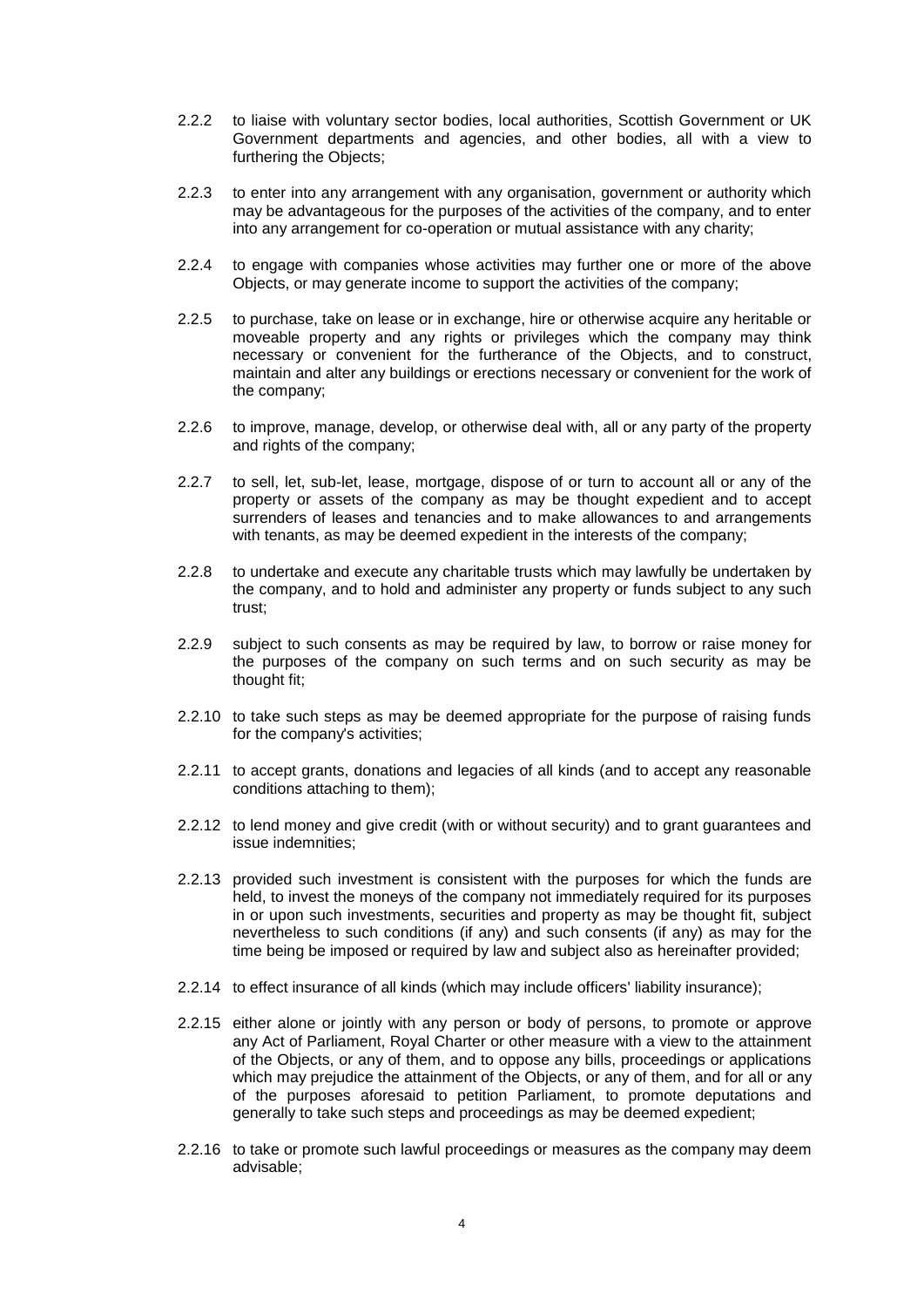- 2.2.17 to oppose, or object to, any application or proceedings which may prejudice the company's interests;
- 2.2.18 to produce, edit, print, publish, sell, hire or otherwise deal in journals, newspapers, magazines, periodicals, brochures, pamphlets and other literature, and to disseminate by means of cinema and other exhibitions, television or radio broadcasting or otherwise information of such matters as appertain and relate and are ancillary to the Objects or that may in any way further the Objects, and to establish, support, or co-operate with any other charitable organisation whose aim is to publicise or promote the BID Area in a manner approved by the company;
- 2.2.19 to take any gift of property, whether subject to any special trust or not, for any of the Objects, and to take steps by personal or written appeals, public meetings, exhibitions, displays, competitions, or otherwise (save by commercial activities), as may from time to time be deemed expedient for procuring contributions, donations and annual or other subscriptions to the funds of the company;
- 2.2.20 to establish and/or support or aid any establishment and any charitable association or institution and to subscribe and guarantee money or covenant money for charitable purposes in any way connected with the Objects;
- 2.2.21 to affiliate or co-operate with any other organised charitable body in the United Kingdom, Europe or elsewhere, having objects similar to the Objects, with a view to furthering the Objects, and to amalgamate with any charitable company having objects similar to the Objects;
- 2.2.22 to make such rules and regulations for the management and administration of the company and for matters connected therewith as the company in its discretion think fit and from time to time to so add amend vary revoke or replace any such rules and regulations but so that nothing in this sub-clause shall be deemed to authorise any application of any part of the investments and property held by or on behalf of the company or the income thereof otherwise than in conformity with these Articles;
- 2.2.23 to appoint and constitute such committees, boards or bodies (whether advisory or not) as the company may consider desirable for the better management and administration of the company and to make amend vary revoke and replace rules and regulations for the purpose of defining their functions powers and organisation and also (if the company shall think fit) to pay an honorarium or fee or salary to and defray expenses incurred by any member of such committee board or body appointed as aforesaid;
- 2.2.24 to apply for and take out, purchase or otherwise acquire, any patents, patent rights, inventions, licences, conversions, trade marks, or secret processes, which may further the Objects, and to grant licences to use the same;
- 2.2.25 to pay all or any expenses incurred in connection with the promotion and incorporation of the company;
- 2.2.26 to employ such staff as are considered appropriate for the proper conduct of the company's activities, and to make reasonable provision for the payment of pension and/or other benefits for members of staff, ex-members of staff and their dependants;
- 2.2.27 to engage such consultants and advisers as are considered appropriate from time to time;
- 2.2.28 to remunerate any person, firms or company rendering services to the company, either by cash payment or otherwise; and
- 2.2.29 to carry on any other activities which further any of the above Objects; and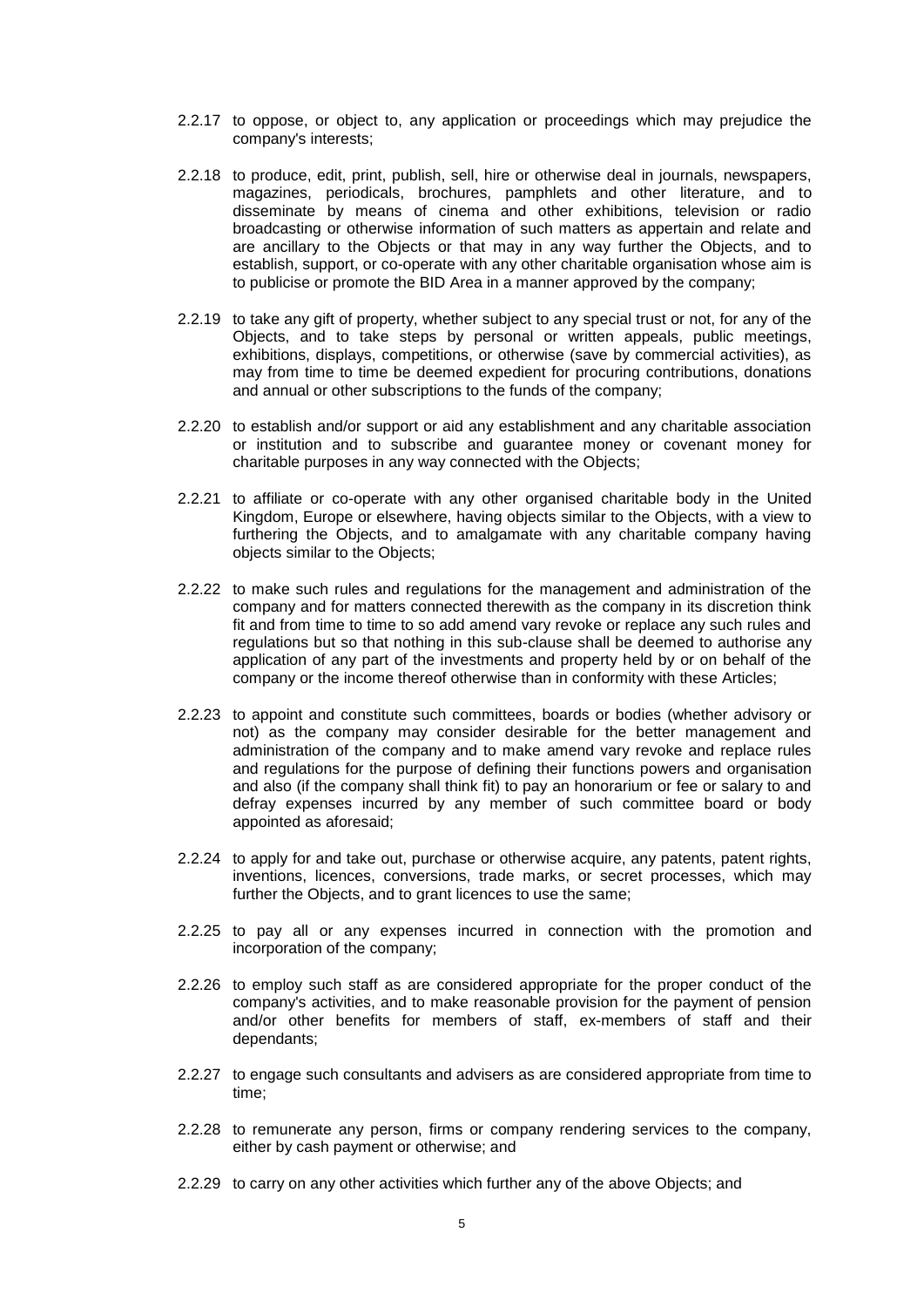- 2.2.30 to do all such other things as are incidental or conducive to the attainment of the Objects or any of them.
- 2.3 Notwithstanding the provisions of the Act, the company's annual accounts will require to be audited.

# **3 Application of income and liability of members**

- 3.1 The company is a private company limited by guarantee and not having a share capital.
- 3.2 The income and property of the company shall be applied solely towards the promotion of its Objects as set forth in these Articles and no portion thereof shall be paid or transferred, directly or indirectly, by way of dividend, bonus or otherwise howsoever by way of profit to members of the company.
- 3.3 The liability of the members of the company is limited.
- 3.4 Every member of the company undertakes to contribute such amount as may be required (not exceeding £1.00) to the company's assets if it should be wound up while they are a member or within six months after they cease to be a member, for payment of the company's debts and liabilities contracted before they cease to be a member and of the costs, charges, and expenses of winding up, and for the adjustment of the rights of the contributories among themselves.
- 3.5 If the company is wound up or dissolved and after all its debts and liabilities have been satisfied there remains any property:
	- 3.5.1 in respect of the balance of any funds received or held for specific activities or purposes and considered restricted funds ("**Restricted Funds**"), such balance shall not be paid or distributed among the members of the company, but shall be given or transferred to some other body having objectives similar to the Objects and the restrictions set out in article 2 above, such body or bodies to be determined by the members (on the recommendation of the Board) at or before the time of dissolution or, if no such body is determined, to a community purpose entity with objects similar to the Objects, for purposes similar to those specified for the Restricted Funds; and
	- 3.5.2 to the extent that such property is not Restricted Funds, it shall not be paid or distributed among the members of the company, but shall be given or transferred to the Council or its successors.

# **4 Members**

- 4.1 The subscribers to the memorandum of association of the company and such other persons as are admitted to membership in accordance with these Articles shall be members of the company. No person shall be admitted a member of the company unless they are approved by the directors. The directors shall not be obliged to give any reason for refusing any application for membership. Every person who wishes to become a member shall deliver to the company an application for membership in such form as the directors require executed by them.
- 4.2 A member may at any time withdraw from the company by giving at least seven clear days' notice to the company. Membership shall not be transferable and shall cease on death, striking off, winding up, liquidation, administration, sequestration or bankruptcy.
- 4.3 The following are the categories of membership of the company:
	- 4.3.1 BID members; and
	- 4.3.2 Opt-in members.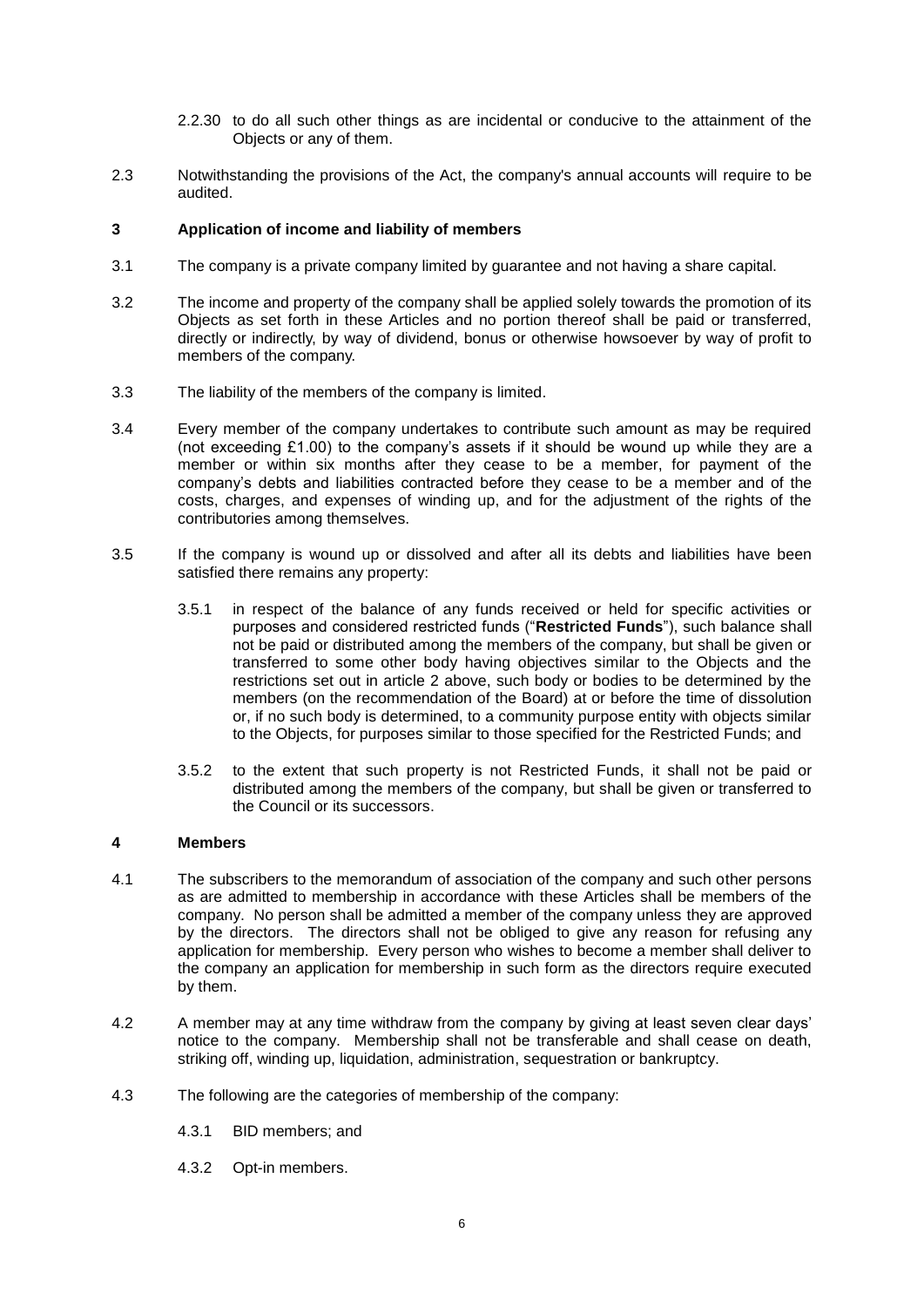- 4.4 Any person who pays the BID Levy within the BID Area is eligible to apply for membership as a BID member.
- 4.5 Any person who is not eligible to be a BID member but makes voluntary BID Levy payments to the company for the purposes of securing or procuring the objectives of the BID and the company is eligible to apply for membership as an Opt-in member.
- 4.6 A person cannot be a member in more than one category of membership.
- 4.7 Every member shall use their best endeavours to promote the Objects and interests of the company and shall observe all the company's regulations affecting them including these Articles.

# **5 General Meetings**

- 5.1 The directors of the company may call general meetings and, on the requisition of members pursuant to provisions of the Act, shall forthwith proceed to convene a general meeting for a date not later than eight weeks after receipt of the requisition. If there are not within the United Kingdom sufficient directors to call a general meeting, any director or any member of the company may call a general meeting.
- 5.2 General meetings shall be called by at least twenty one clear days' notice, but a general meeting may be called by shorter notice if so agreed by a majority in number of the members having the right to attend and vote being a majority together holding not less than ninety-five per cent of the total voting rights at the meeting of all the members.
- 5.3 The notice shall specify the time and place of the meeting and the general nature of the business to be transacted and, in the case of an annual general meeting, shall specify the meeting as such. The notice shall be given to all members, directors and the company's auditors.
- 5.4 The accidental omission to give notice of a meeting to, or the non-receipt of a notice of a meeting by, any person entitled to receive notice shall not invalidate the proceedings at that meeting.
- 5.5 No business can be transacted at any general meeting unless a quorum is present at the time when the meeting proceeds to business and for its duration. The quorum at a general meetings is 10 members or 25% of the members (whichever is the lower), and whom are present in person or by proxy or, in the case of a body corporate, unincorporated association or partnership, by a duly authorised representative.
- 5.6 If a quorum is not present within 30 minutes from the appointed time for a general meeting or is not present for its duration, the meeting will be adjourned to the same day in the next week at the same time and place. If a quorum is not present at that adjourned meeting or does not remain present for its duration, the member or members present will form a quorum. Business transacted with only one member present in accordance with this article 5.6 will be deemed for all purposes to constitute business transacted at a meeting and a resolution will be valid as if passed by a majority vote irrespective of which member or members vote in favour of its being passed (provided that this is only the case for the purposes of the transaction of the business specified in the agenda contained in the notice for that meeting).
- 5.7 A person is able to exercise the right to speak at a general meeting when that person is in a position to communicate to all those attending the meeting, during the meeting, any information or opinions which that person has no the business of the meeting.
- 5.8 A person is able to exercise the right to vote at a general meeting when:
	- 5.8.1 that person is able to vote, during the meeting, on resolutions put to the vote at the meeting; and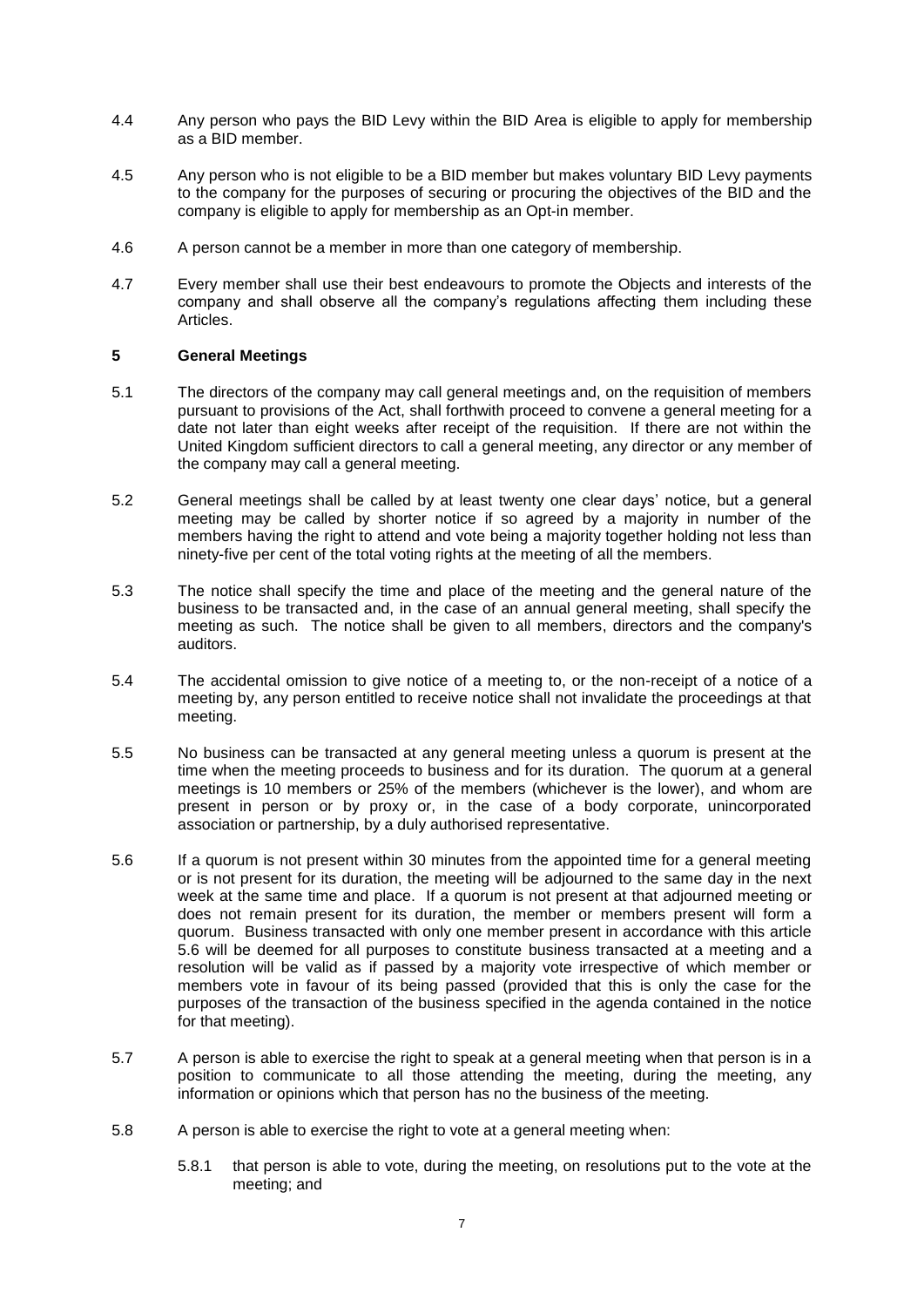- 5.8.2 that person's vote can be taken into account in determining whether or not such resolutions are passed at the same time as the vote of all the other persons attending the meeting.
- 5.9 The Board may make whatever arrangements they consider appropriate to enable those attending a general meeting to exercise their rights to speak or vote at it.
- 5.10 In determining attendance at a general meeting, it is immaterial whether any two or more members attending it are in the same place as each other.
- 5.11 Two or more persons who are not in the same place as each other attend a general meeting if their circumstances are such that if they have (or were to have) rights to speak and vote at that meeting, they are (or would be) able to exercise them.
- 5.12 The chairperson, if any, of the Board or in their absence some other director of the company nominated by the directors shall preside as chairperson of the meeting, but if neither the chairperson nor such other director (if any) be present within fifteen minutes after the time appointed for holding the meeting and willing to act, the directors present shall elect one of their number to be chairperson and, if there is only one director present and willing to act, they shall be chairperson.
- 5.13 If no director is willing to act as chairperson, or if no director is present within fifteen minutes after the time appointed for holding the meeting, the members present and entitled to vote shall choose one of their number to be chairperson.
- 5.14 A director of the company shall, notwithstanding that they are not a member, be entitled to attend and speak at any general meeting.
- 5.15 The chairperson may, with the consent of a meeting at which a quorum is present (and shall if so directed by the meeting), adjourn the meeting from time to time and from place to place, but no business shall be transacted at an adjourned meeting other than business which might properly have been transacted at the meeting had the adjournment not taken place. When a meeting is adjourned for fourteen days or more, at least seven clear days' notice shall be given specifying the time and place of the adjourned meeting and the general nature of the business to be transacted. Otherwise it shall not be necessary to give any such notice.
- 5.16 A resolution put to the vote of a meeting shall be decided on a show of hands unless before, or on the declaration of the result of, the show of hands a poll is duly demanded. Subject to the provisions of the Act, a poll may be demanded:
	- 5.16.1 by the chairperson; or
	- 5.16.2 by any qualifying person (as defined in section 318 of the Act) present and entitled to vote at the meeting;

and a demand by a person as proxy for a member shall be the same as a demand by the member.

- 5.17 Unless a poll is duly demanded a declaration by the chairperson that a resolution has been carried unanimously, or by a particular majority, or lost, or not carried by a particular majority and an entry to that effect in the minutes of the meeting shall be conclusive evidence of the fact without proof of the number or proportion of the votes recorded in favour of or against the resolution.
- 5.18 The demand for a poll may, before the poll is taken, be withdrawn but only with the consent of the chairperson and a demand so withdrawn shall not be taken to have invalidated the result of a show of hands declared before the demand was made.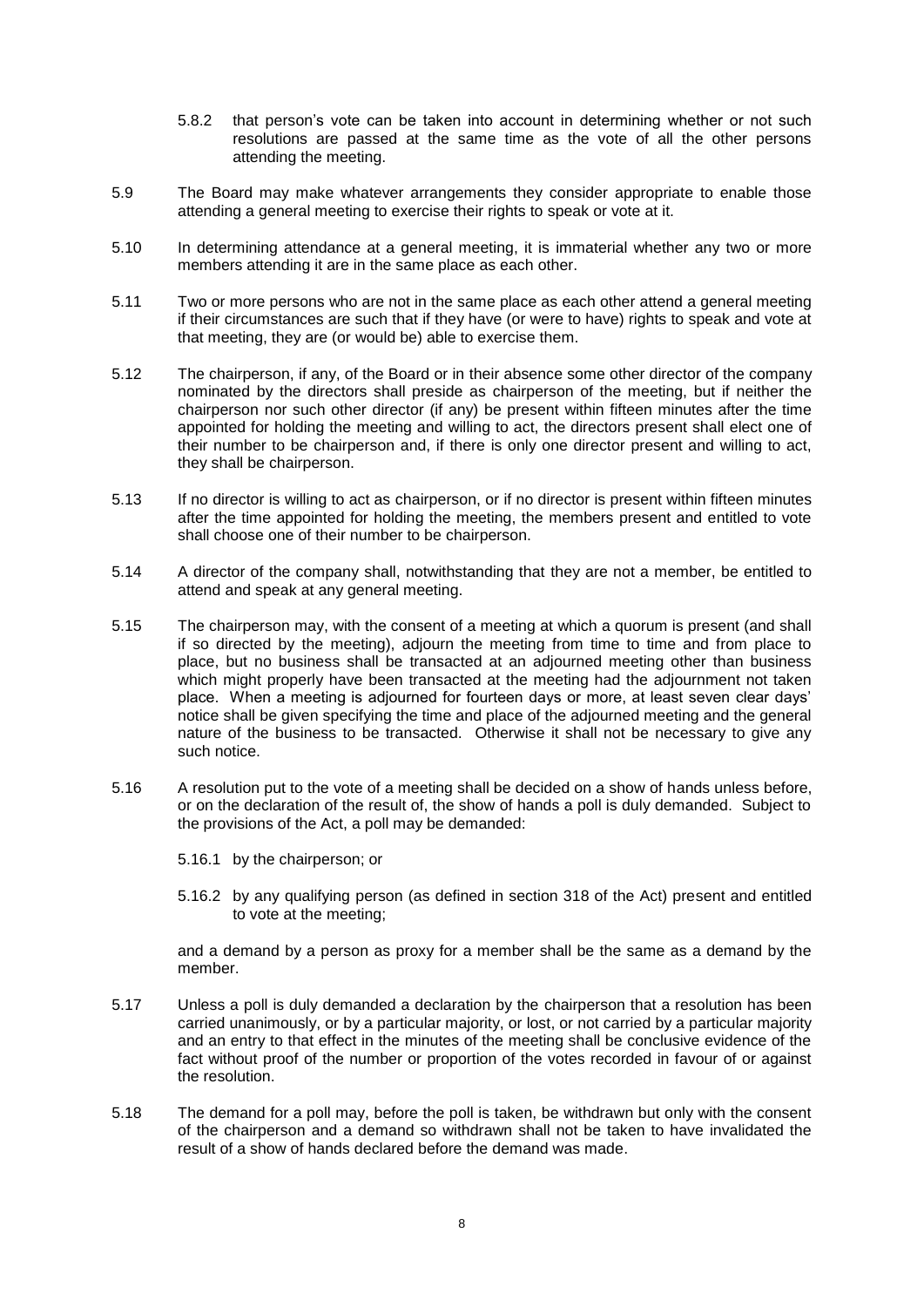- 5.19 A poll shall be taken as the chairperson directs and they may appoint scrutineers (who need not be members) and fix a time and place for declaring the result of the poll. The result of the poll shall be deemed to be the resolution of the meeting at which the poll was demanded.
- 5.20 In the case of an equality of votes, whether on a show of hands or on a poll, the director appointed as the chief executive officer of the company shall be entitled to a casting vote in addition to any other vote they may have.
- 5.21 A poll demanded on the election of a chairperson or on a question of adjournment shall be taken forthwith. A poll demanded on any other question shall be taken either forthwith or at such time and place as the chairperson directs not being more than thirty days after the poll is demanded. The demand for a poll shall not prevent the continuance of a meeting for the transaction of any business other than the question on which the poll was demanded. If a poll is demanded before the declaration of the result of a show of hands and the demand is duly withdrawn, the meeting shall continue as if the demand had not been made.
- 5.22 No notice need be given of a poll not taken forthwith if the time and place at which it is to be taken are announced at the meeting at which it is demanded. In any other case at least seven clear days' notice shall be given specifying the time and place at which the poll is to be taken.
- 5.23 A resolution in writing executed by or on behalf of each member who would have been entitled to vote upon it if it had been proposed at a general meeting at which they were present shall be as effectual as if it had been passed at a general meeting duly convened and held and may consist of several instruments in the like form executed by or on behalf of one or more members.
- 5.24 On a show of hands every member who (being an individual) is present in person or by proxy (not being themselves a member entitled to vote) or (being a body corporate, unincorporated association or partnership) is present by a duly authorised representative or by proxy, not being themselves a member entitled to vote, shall have one vote. On a poll every member present in person or by proxy or by duly authorised representative (as the case may be) shall have one vote.
- 5.25 A member in respect of whom an order has been made by any court having jurisdiction (whether in the United Kingdom or elsewhere) in matters concerning mental disorder may vote, whether on a show of hands or on a poll, by their receiver, curator bonis or any other person authorised in that behalf appointed by that court, and any such receiver, curator bonis or other person may, on a poll, vote by proxy. Evidence to the satisfaction of the directors of the authority of the person claiming to exercise the right to vote shall be deposited at the registered office, or at such other place as is specified in accordance with these Articles for the deposit of instruments of proxy, not less than 48 hours before the time appointed for holding the meeting or adjourned meeting at which the right to vote is to be exercised and in default the right to vote shall not be exercisable.
- 5.26 No member shall be entitled to attend and vote at any general meeting either in person or by proxy if the company shall have been notified by the Council or any other responsible body that any amount payable to the Council or any other responsible body for business rates or the BID Levy by such member remains outstanding.
- 5.27 No objection shall be raised to the qualification of any vote except at the meeting or adjourned at which the vote objected to is tendered, and every vote not disallowed at the meeting shall be valid. Any objection made in due time shall be referred to the chairperson whose decision shall be final and conclusive.
- 5.28 The appointment of a proxy shall be executed by or on behalf of the appointer and shall be in the following form (or in a form as near thereto as circumstances allow or in any form which the directors may approve):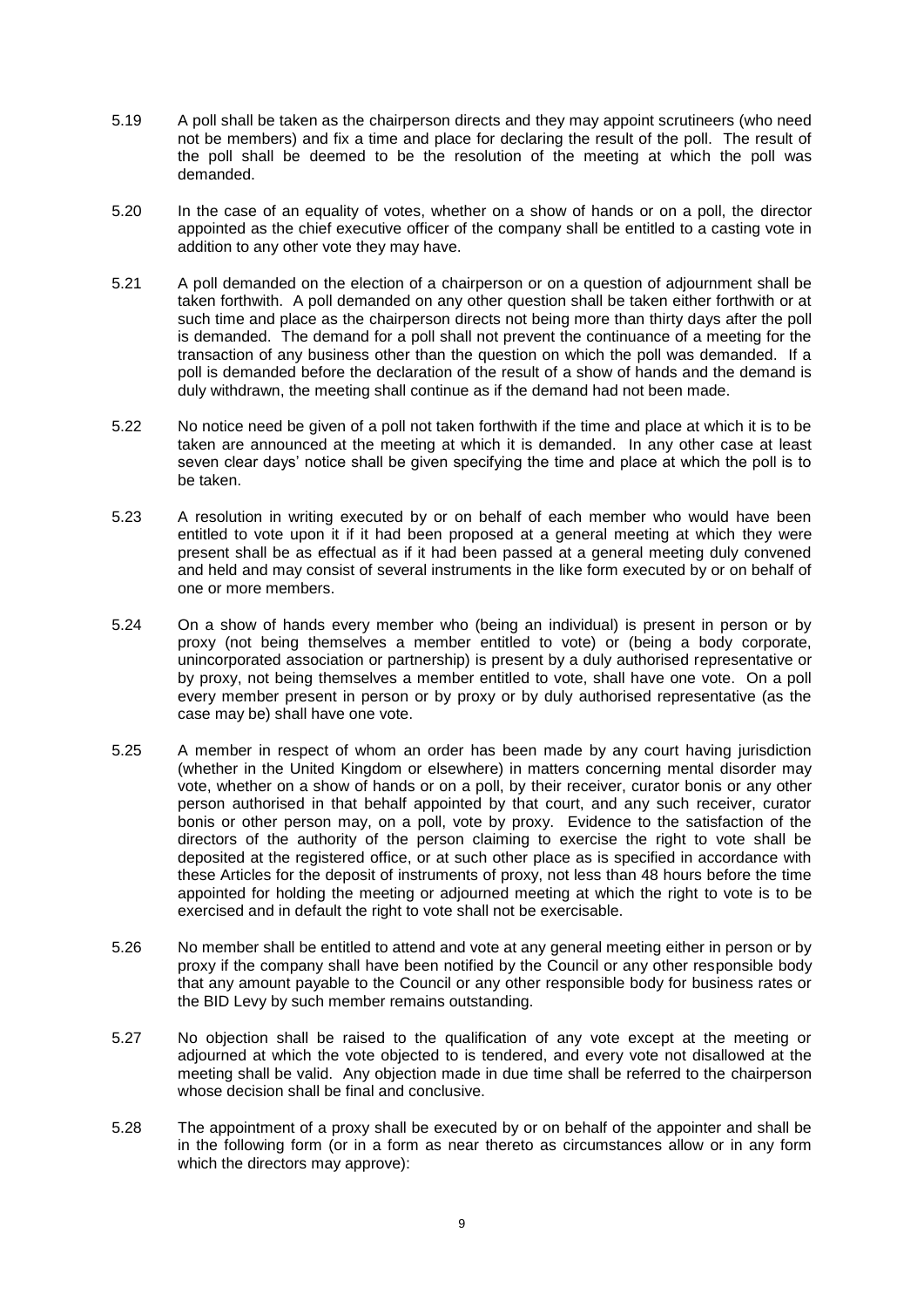[BIDCo]

I/We,  $\blacksquare$  of member/members of the above-named company, hereby appoint [ ] of [ ], or failing them, [ ] of [ ], as my/our proxy to vote in my/our name[s] and on my/our behalf at the general meeting of the company to be held on  $\lceil$  | 20 $\lceil$  |, and at any adjournment thereof.

Signed on [ ]

5.29 Where it is desired to afford members an opportunity of instructing the proxy how they shall act the appointment of a proxy shall be in the following form (or in a form as near thereto as circumstances allow or in any form which the directors may approve):

[BIDCo]

I/We, of member/members of the above-named company, hereby appoint [ ] of [ ], or failing them, [ ] of [ ], as my/our proxy to vote in my/our name[s] and on my/our behalf at the general meeting of the company to be held on [ ] 20[ ], and at any adjournment thereof.

This form is to be used in respect of the resolutions mentioned below as follows:

Resolution No. 1 \* for \* against

Resolution No. 2 \* for \* against

\* Stirke out whichever is not desired.

Unless otherwise instructed, the proxy may vote as they think fit or abstain from voting.

Signed on [ ]

- 5.30 The instrument appointing a proxy and any authority under which it is executed or a copy of such authority certified notarially or in some other way approved by the directors may:
	- 5.30.1 in the case of an instrument in writing be deposited at the registered office or at such other place within the United Kingdom as is specified in the notice convening the meeting or in any instrument of proxy sent out by the company in relation to the meeting not less than 48 hours before the time for holding the meeting or adjourned meeting at which the person named in the instrument proposes to vote; or
	- 5.30.2 in the case of an appointment contained in an electronic communication, where an address has been specified for the purpose of receiving electronic communications:
		- 5.30.2.1 in the notice convening the meeting; or
		- 5.30.2.2 in any instrument of proxy sent out by the company in relation to the meeting; or
		- 5.30.2.3 in any invitation contained in an electronic communication to appoint a proxy issued by the company in relation to the meeting,

be received at such address not less than 48 hours before the time for holding the meeting or adjourned meeting at which the person named in the appointment proposes to vote;

5.30.3 in the case of a poll taken more than 48 hours after it is demanded, be deposited or received as aforesaid after the poll has been demanded and not less than 24 hours before the time appointed for the taking of the poll; or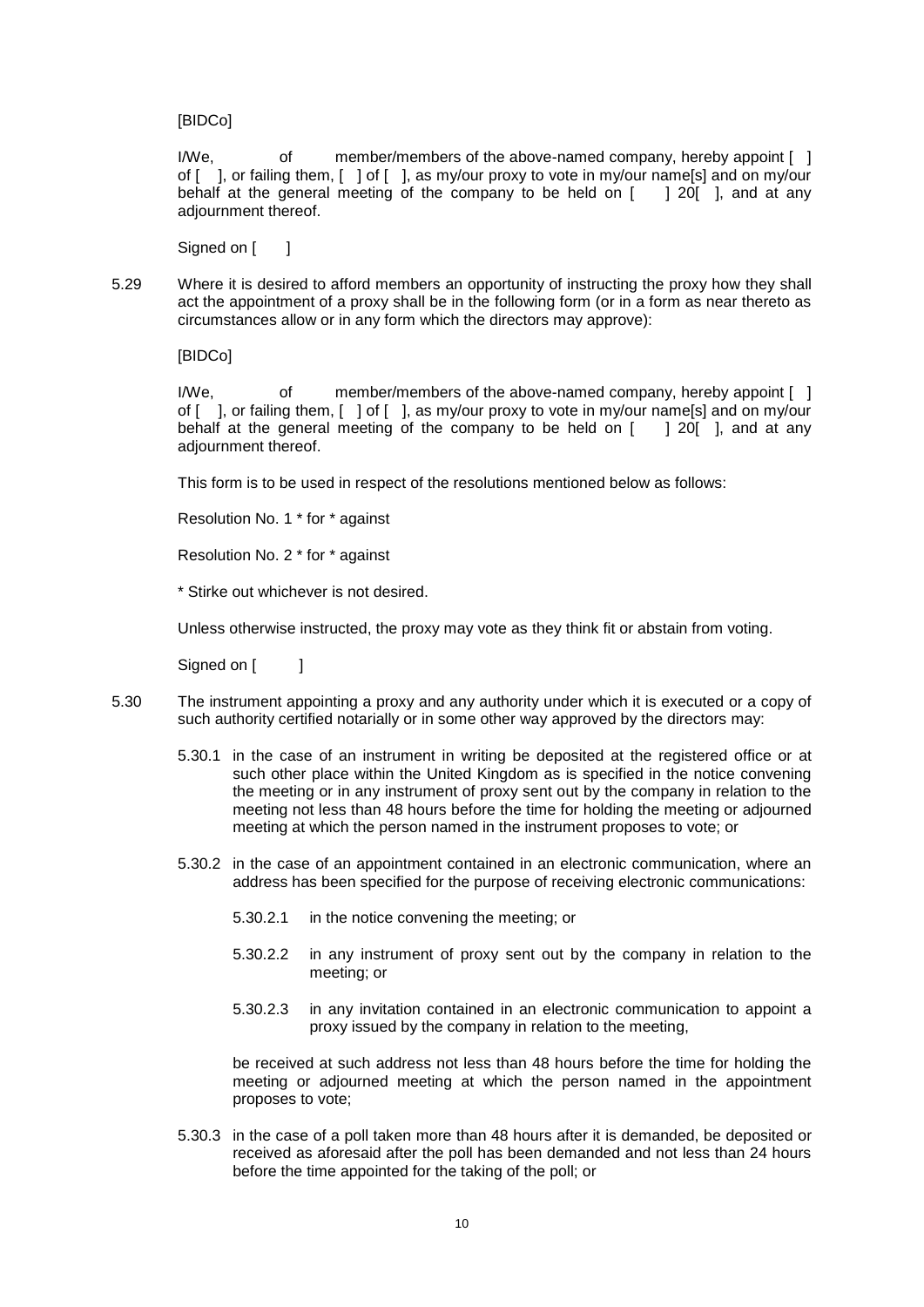5.30.4 where the poll is not taken forthwith but is taken nor more than 48 hours after it was demanded, be delivered at the meeting at which the poll was demanded to the chairperson or to any director;

and an appointment of proxy, which is not deposited or delivered in a manner so permitted shall be invalid. In this article 5.30 and article 5.31, a reference to electronic communication includes any number or address used for the purposes of such communications.

- 5.31 A vote given or a poll demanded by proxy or by the duly authorised representative of a body corporate, unincorporated association or partnership shall be valid notwithstanding the previous determination of the authority of the person voting or demanding a poll unless notice of the determination was received by the company at the registered office or at such other place at which the instrument of proxy was duly deposited or where the appointment of proxy was contained in an electronic communication, at the address at which such appointment was duly received before the commencement of the meeting or adjourned meeting at which the vote is given or the poll demanded or (in the case of a poll taken otherwise than on the same day as the meeting or adjourned meeting) the time appointed for taking the poll.
- 5.32 No member shall be entitled to vote at any general meeting unless all monies then payable by them to the company have been paid.
- 5.33 A body corporate, unincorporated association or partnership, which is a member, can authorise any person to act as its representative at any meeting. This person is called an authorised representative. The governing body of the body corporate, unincorporated association or partnership must pass a resolution to appoint the authorised representative. An authorised representative can exercise all powers on behalf of their appointer which their appointer could exercise if it were an individual member. This includes the power to vote on a show of hands when the authorised representative is personally present at a meeting. The directors may require evidence of the authority of an authorised representative.
- 5.34 Any vote cast by an authorised representative and any demand by them for a poll will be valid even though they are, for any reason, no long authorised to represent their appointer. However, this does not apply if written notice of the fact that they are no longer authorised has been received at the registered office before the day of the relevant meeting or adjourned meeting or before the day a poll is taken.

### **6 Unanimous decisions**

- 6.1 A decision of the directors is taken in accordance with this article 6 when all eligible directors indicate to each other by any means that they share a common view on a matter.
- 6.2 Such a decision may take the form of a resolution in writing, where each eligible director has signed one or more copies of it, or to which each eligible director has otherwise indicated agreement in writing.
- 6.3 A decision may not be taken in accordance with this article 6 if the eligible directors would not have formed a quorum at such a meeting.
- 6.4 Where there is only one director that director shall take decisions in the form of resolutions in writing.

# **7 Calling a directors' meeting**

Any director may call a directors' meeting by giving not less than five business days' notice of the meeting (or such lesser notice as all the directors may agree) to the directors or by authorising the company secretary (if any) to give such notice.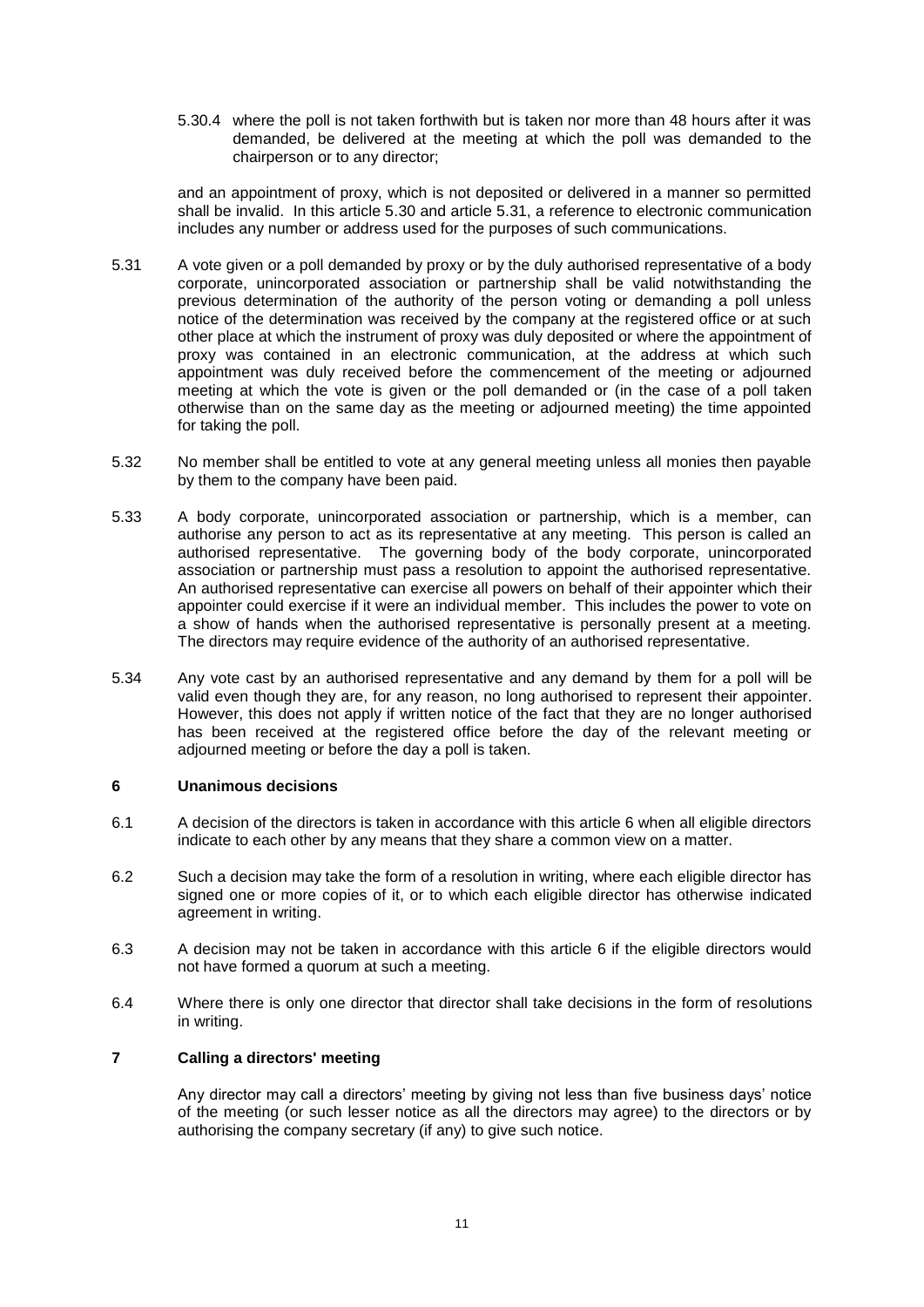### **8 Quorum for directors' meetings, appointment of directors etc.**

- 8.1 Unless otherwise determined by the members by ordinary resolution the maximum number of directors shall be 15 and the minimum number of directors shall be 6.
- 8.2 Subject to article 8.3, the quorum for the transaction of business at a meeting of directors is 50% of eligible directors, except when one director only is in office, when it shall be one. A director is regarded as present for the purposes of a quorum if they are represented by their alternate director in accordance with these Articles.
- 8.3 If a quorum is not present within 30 minutes from the time appointed for the meeting or is not present for its duration, the meeting will be adjourned for 5 business days. If a quorum is not present at that adjourned meeting or does not remain present for its duration, the meeting will again be adjourned for 3 business days and if a quorum is not present at that second adjourned meeting or does not remain present for its duration any two directors (or their alternates) present will constitute a quorum and a resolution will be valid if passed by majority vote provided that this will only be the case for the purpose of the transaction of the business specified in the agenda contained in the notice of the meeting.
- 8.4 For the purposes of any meeting (or part of a meeting) held pursuant to article 12 to authorise a director's conflict, if there is only one eligible director in office other than the conflicted director(s), the quorum for such meeting (or part of a meeting) shall be one eligible director.
- 8.5 The person appointed as the chief executive officer of the company shall be entitled to be appointed as a director of the company for as long as they hold the post of chief executive officer of the company. If such person ceases to be the chief executive officer of the company, then unless otherwise resolved by the Board, they shall cease to be a director of the company.
- 8.6 No person shall be appointed a director at any general meeting unless:
	- 8.6.1 save in respect of the directors appointed under article 8.9, they are, or represents, a BID member or Opt-in member;
	- 8.6.2 they are recommended by the Board; or
	- 8.6.3 not less than 14 or more than 35 clear days before the date appointed for the meeting, notice executed by a member qualified to vote at the meeting has been given to the company of the intention to propose that person for appointment stating the particulars which would, if they were so appointed, be required to be included in the company's register of directors together with notice executed by that person of their willingness to be appointed.
- 8.7 Not less than seven nor more than 28 clear days before the date appointed for holding a general meeting notice shall be given to all who are entitled to receive notice of the meeting of any person who is recommended by the directors for appointment as a director at the meeting or in respect of whom notice has been duly given to the company of the intention to propose them at the meeting for appointment as a director. The notice shall give particulars of that person which would, if they were so appointed, be required to be included in the company's register of directors.
- 8.8 Subject as aforesaid the company may by ordinary resolution appoint a person who is willing to act to be a director either to fill a vacancy or as an additional director.
- 8.9 The directors may appoint up to three persons who are willing to act to be a director, for the purposes of maintaining the proper skills, knowledge and expertise balance on the Board, as additional directors, provided that those appointments do not cause the number of directors to exceed any maximum number of directors in accordance with these Articles.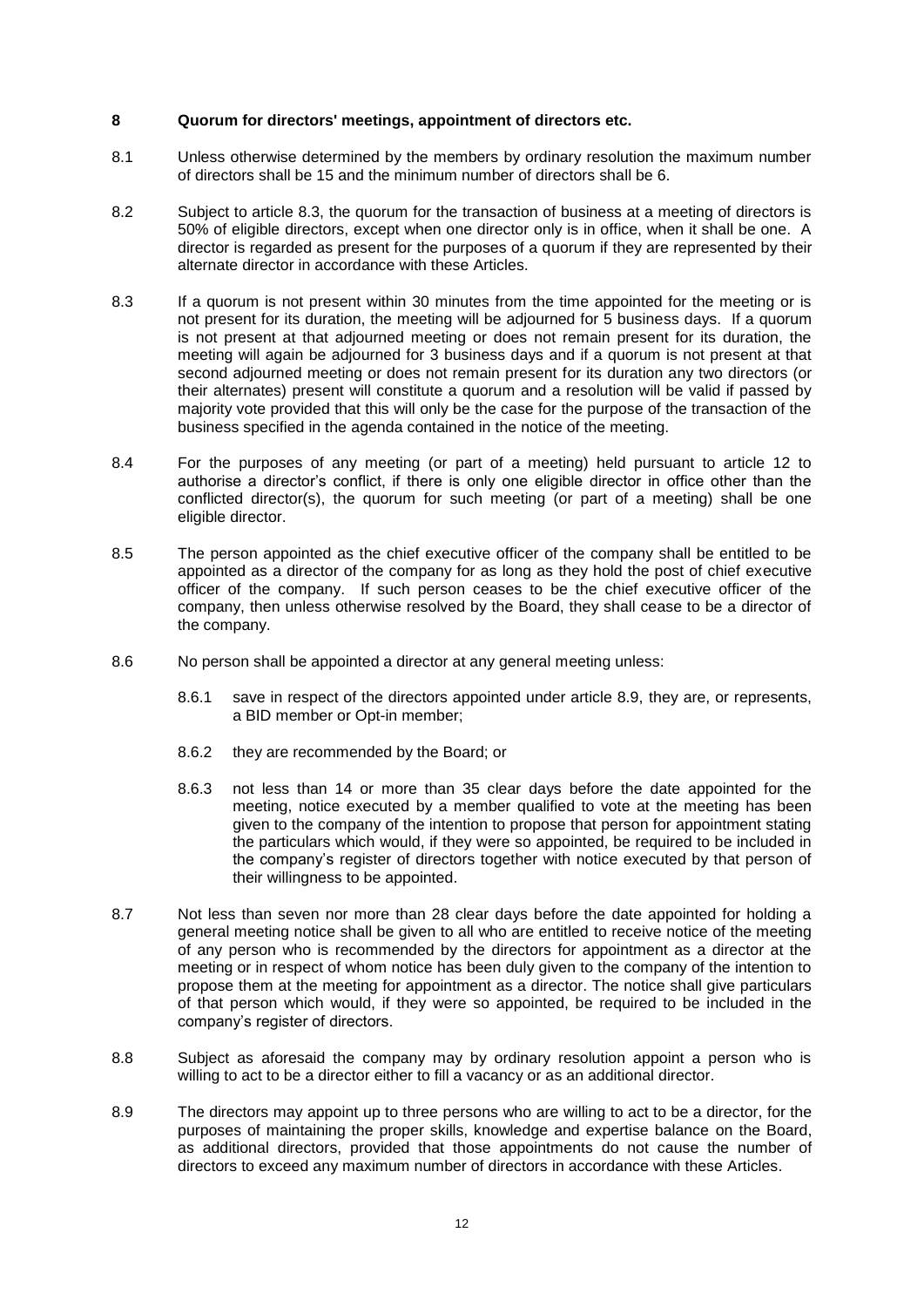- 8.10 Directors will not be entitled to remuneration in their capacity as such.
- 8.11 The directors may be paid travelling, hotel and other expenses properly and reasonably incurred (and vouched for) by them in connection with their attendance at meetings of directors or general meetings or separate meetings of the company or otherwise in connection with the discharge of their duties.
- 8.12 Without prejudice to the provisions of article 18 of the Model Articles, the office of a director shall be vacated if they shall for two consecutive meetings of the Board or more than six consecutive months (whichever is the lower) have been absent without permission of the Board from meetings of the Board held during that period and the Board resolves that their office be vacated.
- 8.13 All directors will require to execute, and comply with at all times, the company's code of conduct.
- 8.14 Subject to article 8.15, at the annual general meeting of the company taking place in 2023 and at every subsequent annual general meeting, one-third of the directors who are subject to retirement by rotation or, if their number is not three or a multiple of three, the number nearest to one-third shall retire from office.
- 8.15 No retirements shall take place where the number of directors is fewer than 6 at the time of the calling of an annual general meeting. In such case, any directors who would have been due to retire will hold office until the next annual general meeting after the annual general meeting referred to above in these articles 8.14 to 8.19 (inclusive), and will be subject to retirement at that next annual general meeting.
- 8.16 The directors to retire by rotation pursuant to article 8.14 shall be those who have been longest in office since their last appointment or reappointment, but as between persons who became or were last reappointed directors on the same day, those to retire shall (unless they otherwise agree among themselves) be determined by lot.
- 8.17 Any director subject to retirement is eligible for re-election, re-appointment or co-option.
- 8.18 If the company, at the annual general meeting at which a director retires, does not fill the vacancy, the retiring director shall, if willing to act, be deemed to have been reappointed, unless at the meeting it is resolved not to fill the vacancy or a resolution for the reappointment of the director is put to the meeting and lost.
- 8.19 In the case where the retiring director is re-appointed by election, they shall hold office until the third annual general meeting following their re-appointment and shall be barred for a period of 1 year from holding the office of director after they have held office for six consecutive years. Any such director shall, after the 1 year period mentioned above in this article 8.19, be entitled to be appointed or re-appointed as a director of the company and shall be entitled to hold such office for one further periods of six years in aggregate so that no director shall hold office for more than 12 years in aggregate.

# **9 Casting vote**

If the numbers of votes for and against a proposal at a meeting of directors are equal, the chairperson shall have a casting vote.

### **10 Powers and Proceedings of Directors**

10.1 Subject to the provisions of the Act, these Articles and to any directions given by special resolution, the business of the company shall be managed by the directors who may exercise all the powers of the company. No alteration of these Articles and no such direction shall invalidate any prior act of the directors which would have been valid if that alteration had not been made or that direction had not been given. The powers given by this article 10 shall not be limited by any special power given to the directors by these Articles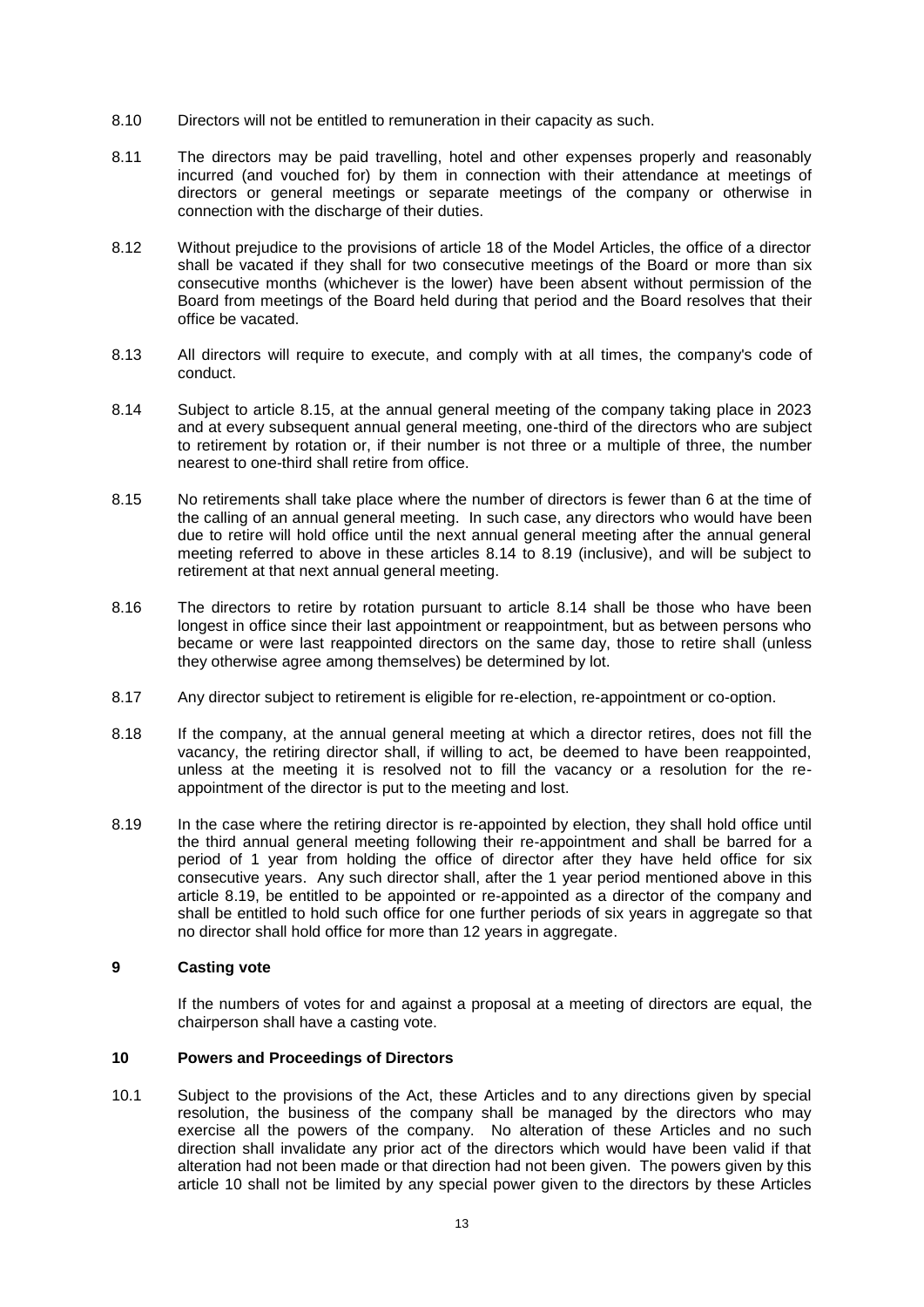and a meeting of directors at which a quorum is present may exercise all powers exercisable by the directors.

- 10.2 The directors may, by power of attorney or otherwise, appoint any person to be the agent of the company for such purposes and on such conditions as they determine, including authority for the agent to delegate all or any of their powers.
- 10.3 Subject to the provisions of the Act, the directors may appoint one or more of their number to the office of chief executive officer or to any other executive office under the company and may enter into an agreement or arrangement with any director for their employment by the company or for the provision by them of any services outside the scope of the ordinary duties of a director. Any such appointment, agreement or arrangement may be made upon such terms as the directors determine and they may remunerate any such director for their services as they think fit. Any appointment of a director to an executive office shall terminate if they cease to be a director but without prejudice to any claim to damages for breach of the contract of service between the director and the company.
- 10.4 The directors may delegate any of their powers to any committee consisting of one or more directors. They may also delegate to any managing director or any director holding any other executive office such powers as they consider desirable to be exercised by them. Any such delegation may be made subject to any conditions the directors may impose and either collaterally with or to the exclusion of their own powers and may be revoked or altered. Subject to any such conditions, the proceedings of a committee with two or more members shall be governed by these Articles regulating the proceedings of directors so far as they are capable of applying.
- 10.5 Board meetings should be convened at least 4 times a year. Subject to the provisions of these Articles, the directors may regulate their proceedings as they think fit. A director may call a meeting of the directors. It shall not be necessary to give notice of a meeting to a director who is absent from the United Kingdom. However, any director may waive notice of a meeting either prospectively or retrospectively and if they do so, no objection can be raised as to the validity of that meeting on the basis that notice was not given to them.
- 10.6 The continuing directors or a sole continuing director may act notwithstanding any vacancies in their number, but, if the number of directors is less than the number fixed as the quorum, the continuing directors or director may act only for the purpose of filling vacancies or of calling a general meeting.
- 10.7 The directors may appoint one of their number to be the chairperson of the Board and may at any time remove them from that office. Unless they are unwilling to do so, the director so appointed shall preside at every meeting of directors at which they are present. If there is no director holding that office, or if the director holding it is unwilling to preside or is not present within five minutes after the time appointed for the meeting, the directors present may appoint one of their number to be chairperson of the meeting.
- 10.8 Except where specifically provided in these Articles matters for decision by the directors will be decided by simple majority vote. Each director has one vote. A director who is also an alternate director shall be entitled in the absence of their appointer to a separate vote on behalf of the appointer in addition to their own vote.
- 10.9 A committee of directors may meet and adjourn as it sees fit. The regulations in these Articles applicable to meetings of the directors apply in exactly the same way to meetings of any committee of the directors save that the directors may determine the regulations to govern such meetings of a committee of the directors including without limitation the quorum of such meetings.
- 10.10 All acts done by a meeting of directors, or a committee of directors, or by a person acting as a director shall, notwithstanding that it be afterwards discovered that there was a defect in the appointment of any director or that any of them were disqualified from holding office, or had vacated office, or were not entitled to vote, be as valid as if every such person had been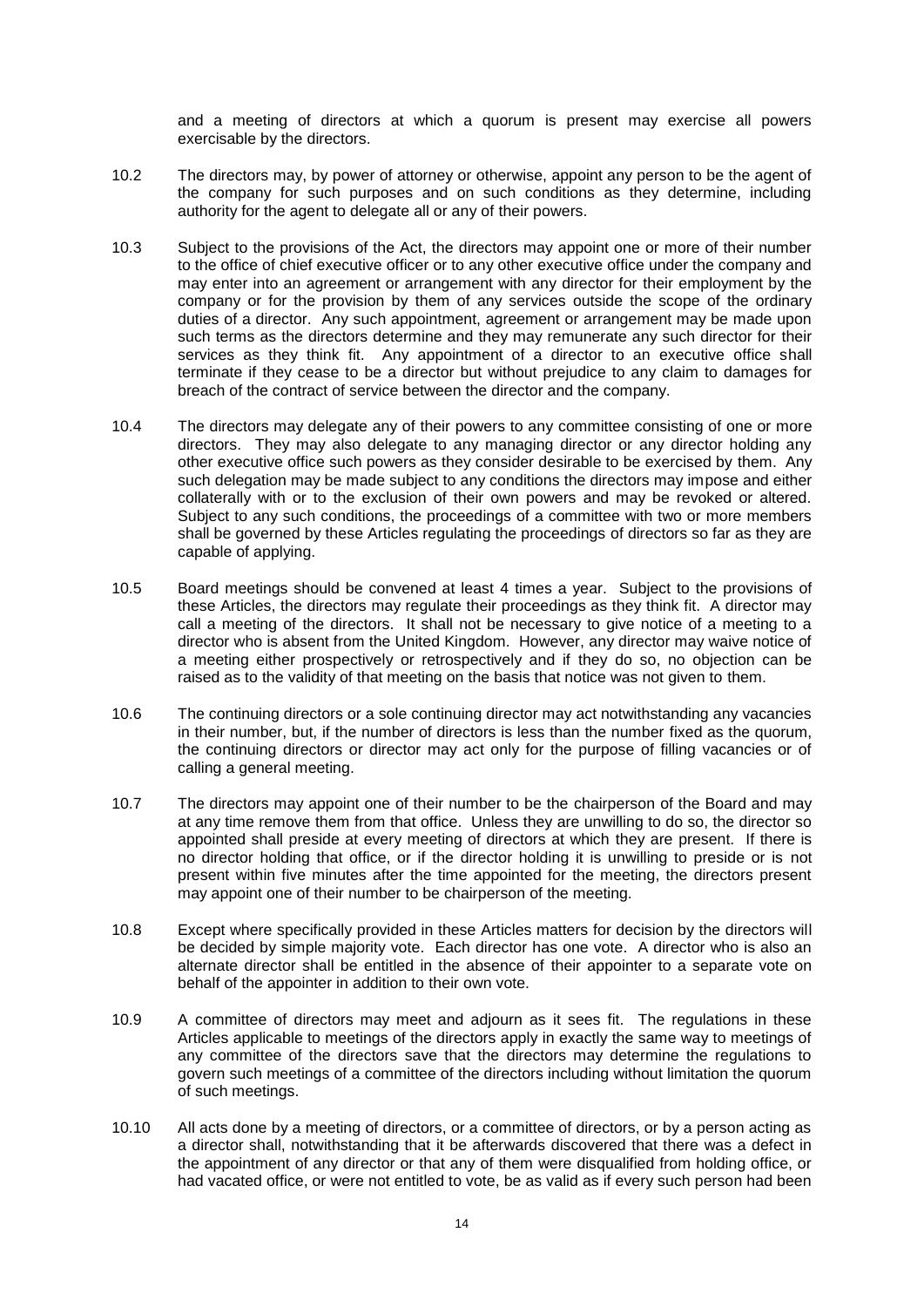duly appointed and was qualified and had continued to be a director and had been entitled to vote if such acts are ratified by the Board.

- 10.11 A resolution in writing signed by all the directors (including a sole director) entitled to receive notice of a meeting of directors or of a committee of directors shall be as valid and effectual as if it had been passed at a meeting of directors or (as the case may be) a committee of directors duly convened and held and may consist of several documents in the like form each signed by one or more directors, but a resolution signed by an alternate director need not also be signed by their appointer and, if it is signed by a director who has appointed an alternate director, it need not be signed by the alternate director in that capacity.
- 10.12 Any director for the time being absent from the United Kingdom may supply to the company an address and/or telex or facsimile transmission number whether or not within the United Kingdom to which notices of meetings of the directors may be sent and shall then be entitled to receive at such address or number notice of such meetings.
- 10.13 A meeting of the directors may be validly held notwithstanding that all of the directors are not present at the same place and at the same time provided that:
	- 10.13.1 a quorum of the directors at the time of the meeting are in direct communication with each other whether by way of telephone, audio-visual link or other form of communication; and
	- 10.13.2 a quorum of the directors entitled to attend a meeting of the directors agree to the holding of the meeting in this manner.
- 10.14 The company may by ordinary resolution suspend or relax to any extent, either generally or in respect of any particular matter, any provision of the Articles prohibiting a director from voting at a meeting of directors or of a committee of directors.
- 10.15 If a question arises at a meeting of directors or of a committee of directors as to the right of a director to vote, the question may, before the conclusion of the meeting, be referred to the chairperson of the meeting and their ruling in relation to any director other than themselves shall be final and conclusive.
- 10.16 The directors shall cause minutes to be made in books kept for the purpose:
	- 10.16.1 of all appointments of officers made by the directors; and
	- 10.16.2 of all proceedings at meetings of the company, of the directors, of committees of directors, and meetings of members, including the names of the directors present at each such meeting.

### **11 Transactions or other arrangements with the company**

- 11.1 Subject to sections 177(5) and 177(6) and sections 182(5) and 182(6) of the Act and provided they have declared the nature and extent of their interest in accordance with the requirements of the Companies Acts, a director who is in any way, whether directly or indirectly, interested in an existing or proposed transaction or arrangement with the company:
	- 11.1.1 may be a party to, or otherwise interested in, any transaction or arrangement with the company or in which the company is otherwise (directly or indirectly) interested;
	- 11.1.2 shall be an eligible director for the purposes of any proposed decision of the directors (or committee of directors) in respect of such contract or proposed contract in which they are interested;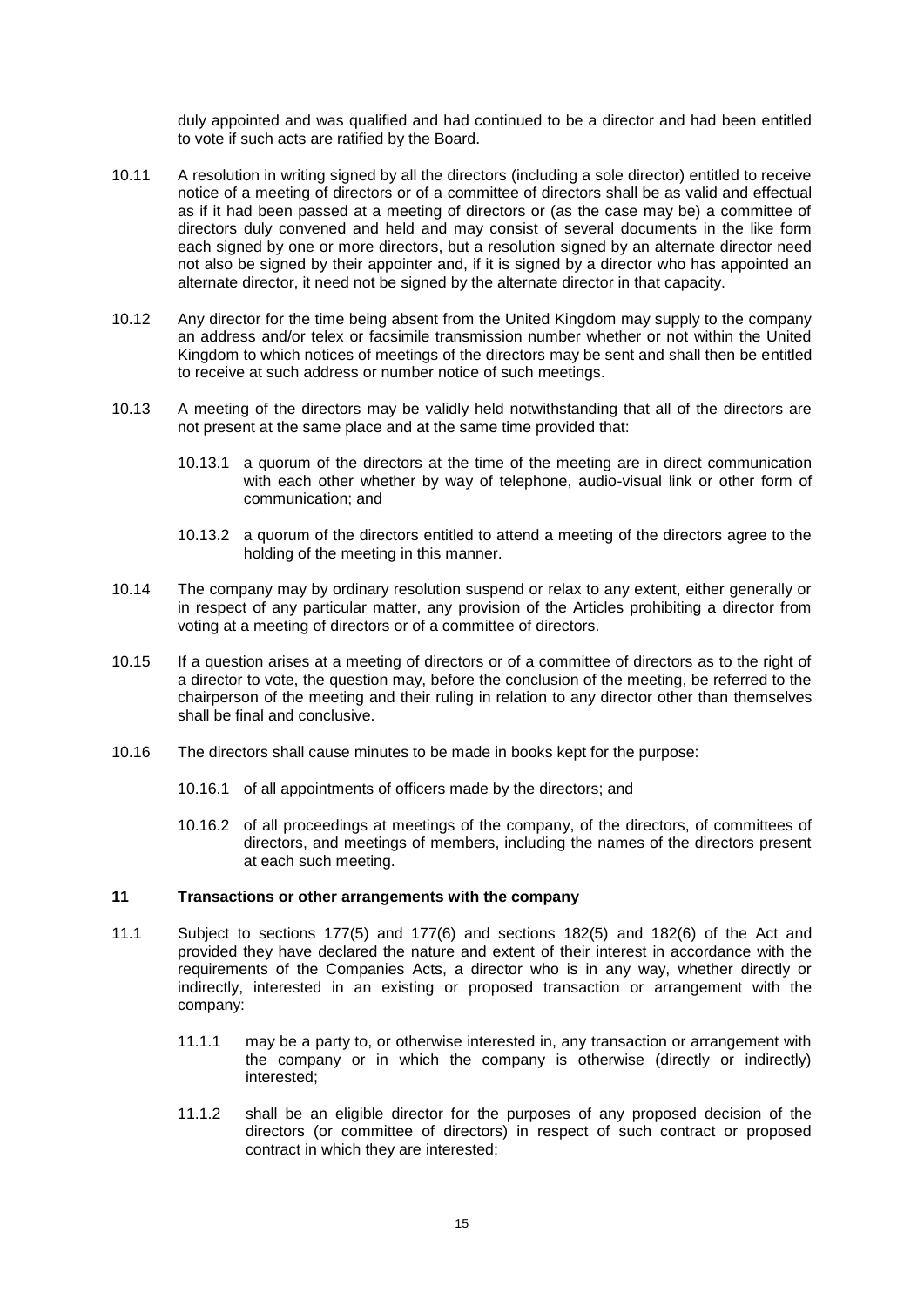- 11.1.3 shall be entitled to vote at a meeting of directors (or of a committee of the directors) or participate in any unanimous decision, in respect of such contract or proposed contract in which they are interested;
- 11.1.4 may act by themselves or their firm in a professional capacity for the company (otherwise than as auditor) and they or their firm shall be entitled to remuneration for professional services as if they were not a director;
- 11.1.5 may be a director or other officer of, or employed by, or a party to a transaction or arrangement with, or otherwise interested in, any body corporate in which the company is otherwise (directly or indirectly) interested; and
- 11.1.6 shall not, save as they may otherwise agree, be accountable to the company for any benefit which they (or a person connected with them (as defined in section 252 of the Act)) derive from any such contract, transaction or arrangement or from any such office or employment or from any interest in any such body corporate and no such contract, transaction or arrangement shall be liable to be avoided on the grounds of any such interest or benefit nor shall the receipt of any such remuneration or other benefit constitute a breach of their duty under section 176 of the Act.

### **12 Directors' conflicts of interest**

- 12.1 The directors may, in accordance with the requirements set out in this article 12, authorise any matter or situation proposed to them by any director which would, if not authorised, involve a director (an "**Interested Director**") breaching their duty under section 175 of the Act to avoid conflicts of interest ("**Conflict**").
- 12.2 Any authorisation under this article 12 will be effective only if:
	- 12.2.1 to the extent permitted by the Act, the matter in question shall have been proposed by any director for consideration in the same way that any other matter may be proposed to the directors under the provisions of these Articles or in such other manner as the directors may determine;
	- 12.2.2 any requirement as to the quorum for consideration of the relevant matter is met without counting the Interested Director; and
	- 12.2.3 the matter was agreed to without the Interested Director voting or would have been agreed to if the Interested Director's vote had not been counted.
- 12.3 Any authorisation of a Conflict under this article 12 may (whether at the time of giving the authorisation or subsequently):
	- 12.3.1 extend to any actual or potential conflict of interest which may reasonably be expected to arise out of the matter or situation so authorised;
	- 12.3.2 provide that the Interested Director be excluded from the receipt of documents and information and the participation in discussions (whether at meetings of the directors or otherwise) related to the Conflict;
	- 12.3.3 provide that the Interested Director shall or shall not be an eligible director in respect of any future decision of the directors vote in relation to any resolution related to the Conflict;
	- 12.3.4 impose upon the Interested Director such other terms for the purposes of dealing with the Conflict as the directors think fit;
	- 12.3.5 provide that, where the Interested Director obtains, or has obtained (through their involvement in the Conflict and otherwise than through their position as a director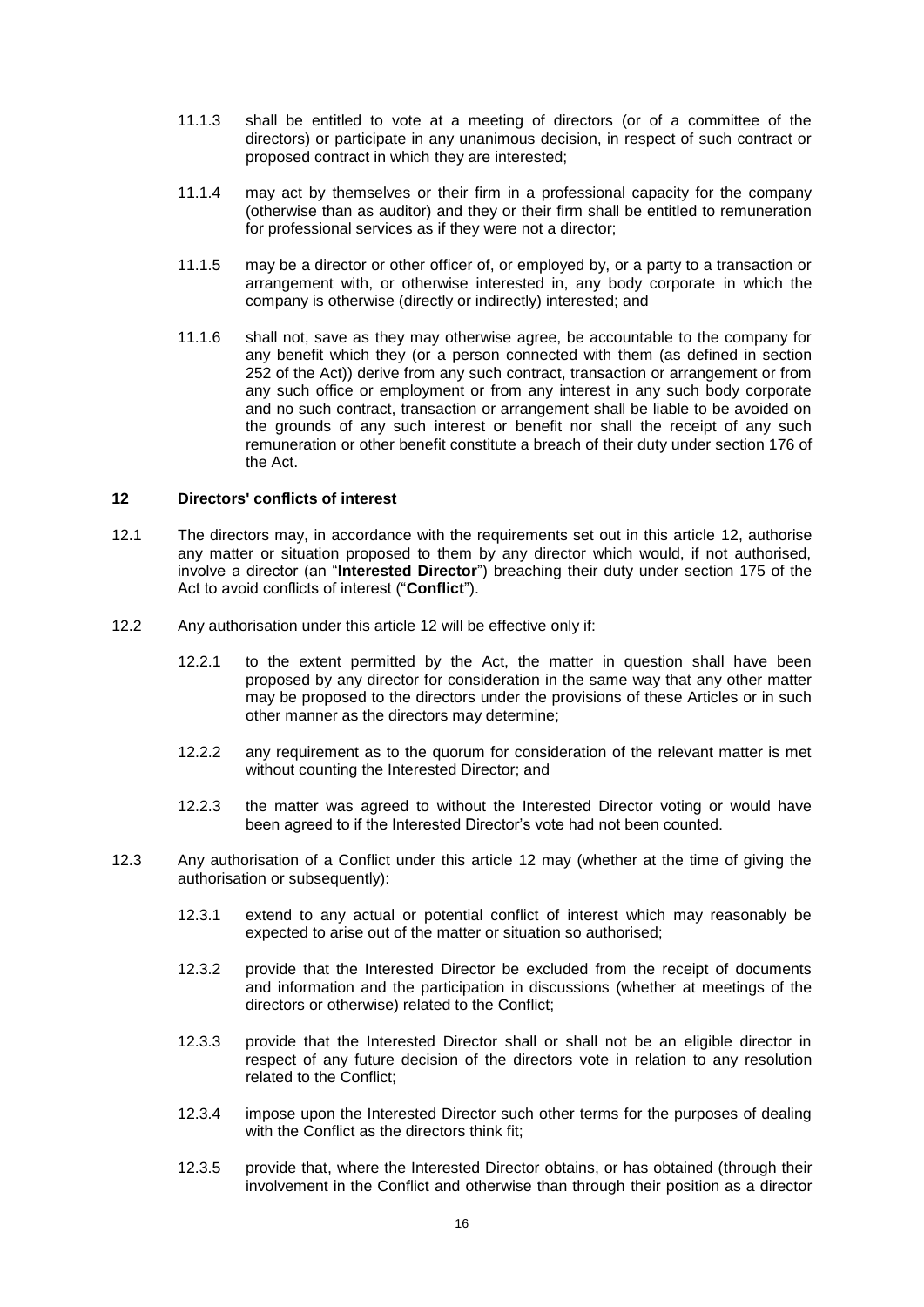of the company) information that is confidential to a third party, they will not be obliged to disclose that information to the company, or to use it in relation to the company's affairs where to do so would amount to a breach of that confidence; and

- 12.3.6 permit the Interested Director to absent themselves from the discussion of matters relating to the Conflict at any meeting of the directors and be excused from reviewing papers prepared by, or for, the Directors to the extent they relate to such matters.
- 12.4 Where the directors authorise a Conflict, the Interested Director will be obliged to conduct themselves in accordance with any terms and conditions imposed by the directors in relation to the Conflict.
- 12.5 The directors may revoke or vary such authorisation at any time, but this will not affect anything done by the Interested Director, prior to such revocation or variation, in accordance with the terms of such authorisation.
- 12.6 A director is not required, by reason of being a director (or because of the fiduciary relationship established by reason of being a director), to account to the company for any remuneration, profit or other benefit which they derive from or in connection with a relationship involving a Conflict which has been authorised by the directors or by the company in general meeting (subject in each case to any terms, limits or conditions attaching to that authorisation) and no contract shall be liable to be avoided on such grounds.

# **13 Records of decisions to be kept**

Where decisions of the directors are taken by electronic means, such decisions shall be recorded by the directors in permanent form, so that they may be read with the naked eye.

### **14 Number of directors**

Unless otherwise determined by the members by ordinary resolution the maximum number of directors shall be 15 and the minimum number of directors shall be 6.

### **15 Appointment and removal of alternate directors**

- 15.1 Any director ("**appointor**") may appoint as an alternate any other director, or any other person approved by resolution of the directors, to:
	- 15.1.1 exercise that director's powers; and
	- 15.1.2 carry out that director's responsibilities,

in relation to the taking of decisions by the directors, in the absence of the alternate's appointor.

- 15.2 Any appointment or removal of an alternate must be effected by notice in writing to the company signed by the appointor, or in any other manner approved by the directors.
- 15.3 The notice must:
	- 15.3.1 identify the proposed alternate; and
	- 15.3.2 in the case of a notice of appointment, contain a statement signed by the proposed alternate that the proposed alternate is willing to act as the alternate of the director giving the notice.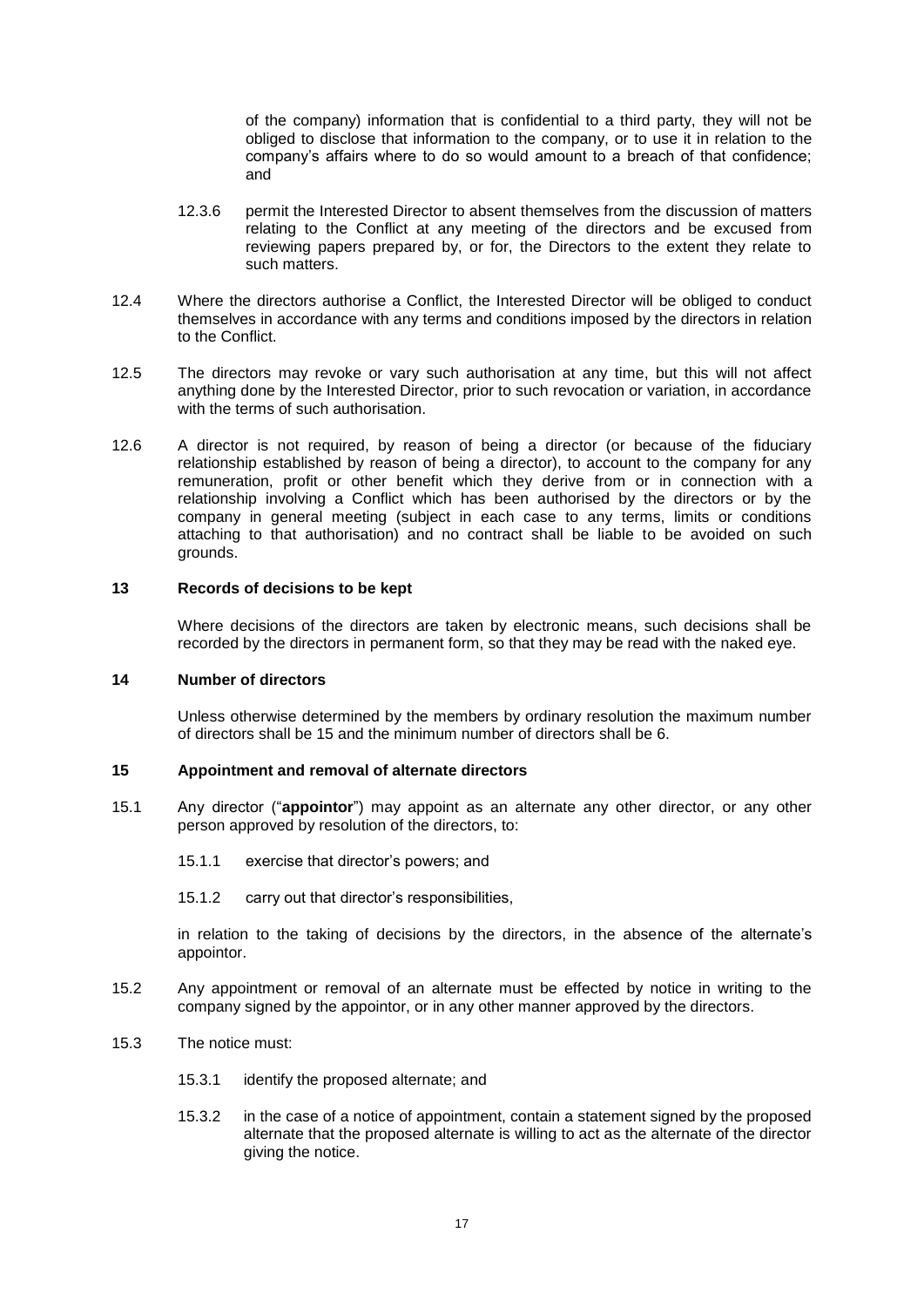## **16 Rights and responsibilities of alternate directors**

- 16.1 An alternate director may act as alternate director to more than one director and has the same rights in relation to any decision of the directors as the alternate's appointor.
- 16.2 Except as the Articles specify otherwise, alternate directors:
	- 16.2.1 are deemed for all purposes to be directors;
	- 16.2.2 are liable for their own acts and omissions;
	- 16.2.3 are subject to the same restrictions as their appointors; and
	- 16.2.4 are not deemed to be agents of or for their appointors,

and, in particular (without limitation), each alternate director shall be entitled to receive notice of all meetings of directors and of all meetings of committees of directors of which their appointor is a member.

- 16.3 A person who is an alternate director but not a director:
	- 16.3.1 may be counted as participating for the purposes of determining whether a quorum is present (but only if that person's appointor is not participating);
	- 16.3.2 may participate in a unanimous decision of the directors (but only if their appointor is an eligible director in relation to that decision, but does not participate); and
	- 16.3.3 shall not be counted as more than one director for the purposes of articles 16.3.1 and 16.3.2.
- 16.4 A director who is also an alternate director is entitled, in the absence of their appointor, to a separate vote on behalf of their appointor, in addition to their own vote on any decision of the directors (provided that their appointor is an eligible director in relation to that decision), but shall not count as more than one director for the purposes of determining whether a quorum is present.
- 16.5 An alternate director may be paid expenses and may be indemnified by the company to the same extent as their appointor but shall not be entitled to receive any remuneration from the company for serving as an alternate director except such part of the alternate's appointor's remuneration as the appointor may direct by notice in writing made to the company.

# **17 Termination of alternate directorship**

- 17.1 An alternate director's appointment as an alternate terminates:
	- 17.1.1 when the alternate's appointor revokes the appointment by notice to the company in writing specifying when it is to terminate;
	- 17.1.2 on the occurrence, in relation to the alternate, of any event which, if it occurred in relation to the alternate's appointor, would result in the termination of the appointor's appointment as a director;
	- 17.1.3 on the death of the alternate's appointor; or
	- 17.1.4 when the alternate's appointor's appointment as a director terminates.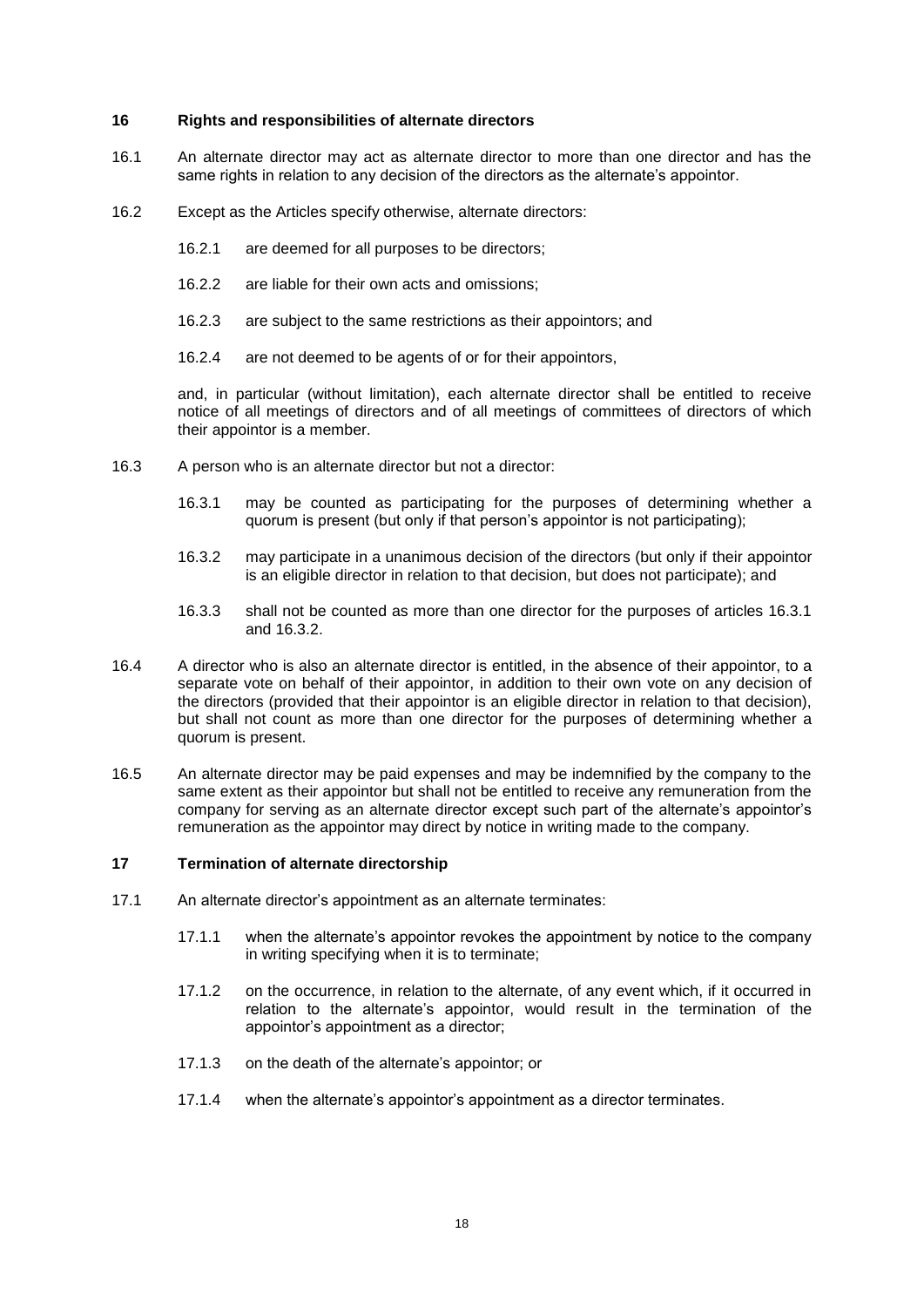## **18 Secretary**

The directors may appoint any person who is willing to act as the secretary for such term, at such remuneration and upon such conditions as they may think fit and from time to time remove such person and, if the directors so decide, appoint a replacement, in each case by a decision of the directors.

#### **19 Rules or Bye Laws**

The company may from time to time make such rules or bye laws as they may deem necessary or expedient or convenient for the proper conduct and management of the company. The company in general meeting shall have the power to alter or repeal the rules or bye laws and to make additions thereto and the directors shall adopt such means as they deem sufficient to bring to the notice of members of the company all such rules or bye laws, which so long as they shall be in force, shall be binding on all members of the company. No rule or bye law shall be inconsistent with, or shall affect or repeal anything contained in, these Articles.

#### **20 Means of communication to be used**

- 20.1 Any notice, document or other information shall be deemed served on or delivered to the intended recipient:
	- 20.1.1 if properly addressed and sent by prepaid United Kingdom first class post to an address in the United Kingdom, 48 hours after it was posted or five business days after posting either to an address outside the United Kingdom or from outside the United Kingdom to an address within the United Kingdom, if (in each case) sent by reputable international overnight courier addressed to the intended recipient, provided that delivery in at least five business days was guaranteed at the time of sending and the sending party receives a confirmation of delivery from the courier service provider);
	- 20.1.2 if properly addressed and delivered by hand, when it was given or left at the appropriate address;
	- 20.1.3 if properly addressed and sent or supplied by electronic means, one hour after the document or information was sent or supplied; and
	- 20.1.4 if sent or supplied by means of a website, when the material is first made available on the website or (if later) when the recipient receives (or is deemed to have received) notice of the fact that the material is available on the website.

For the purposes of this article 20, no account shall be taken of any part of a day that is not a business day.

20.2 In proving that any notice, document or other information was properly addressed, it shall be sufficient to show that the notice, document or other information was delivered to an address permitted for the purpose by the Act.

### **21 Indemnity**

- 21.1 Subject to article 21.2, but without prejudice to any indemnity to which a relevant officer is otherwise entitled:
	- 21.1.1 each relevant officer shall be indemnified out of the company's assets against all costs, charges, losses, expenses and liabilities incurred by them as a relevant officer:
		- 21.1.1.1 in the actual or purported execution and/or discharge of their duties, or in relation to them; and